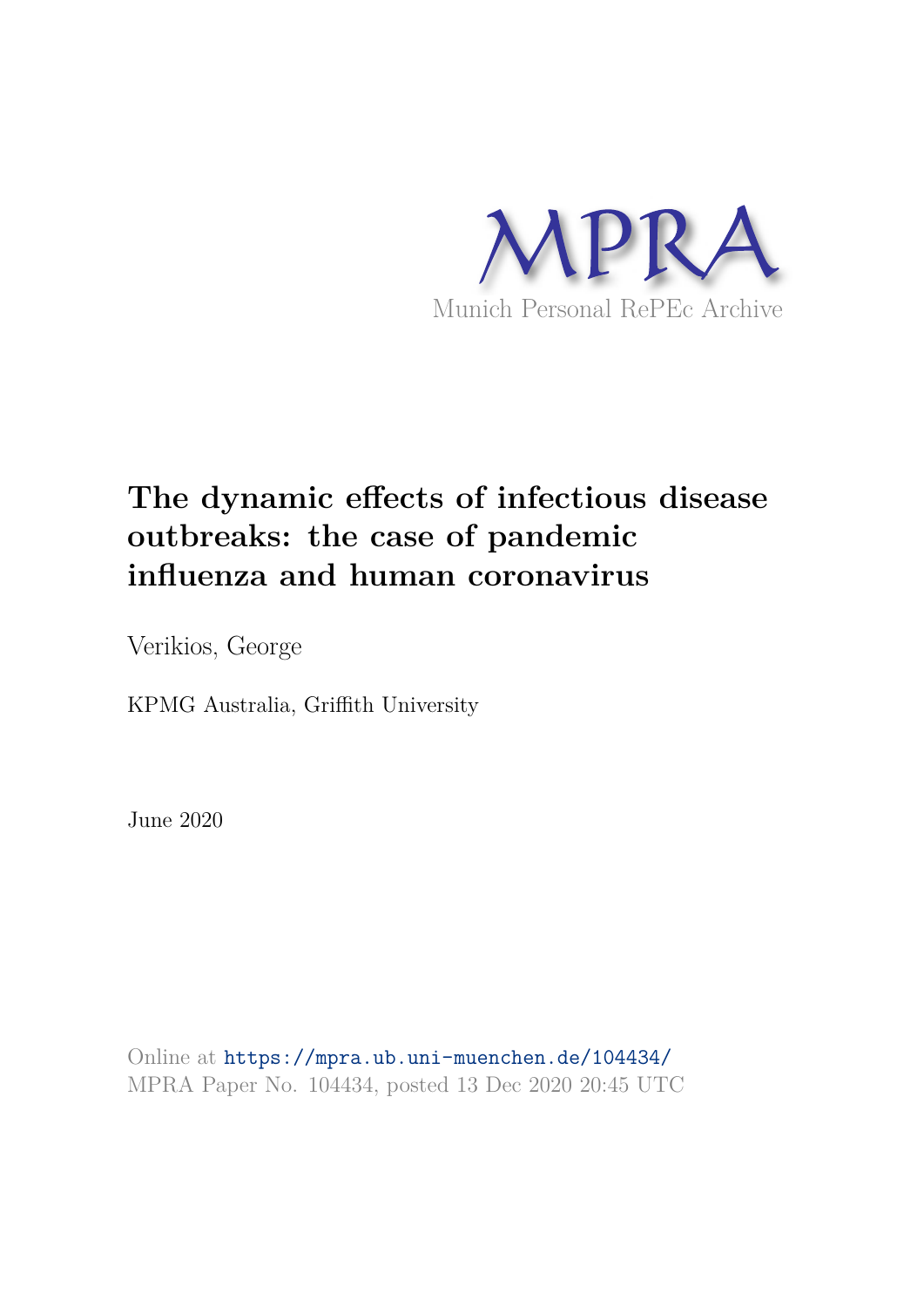# THE DYNAMIC EFFECTS OF INFECTIOUS DISEASE OUTBREAKS:

# THE CASE OF PANDEMIC INFLUENZA AND HUMAN

## **CORONAVIRUS**

George Verikios KPMG Economics

and

# Department of Accounting, Finance and Economics Griffith University

## Abstract

Pandemic influenza is a regularly recurring form of infectious disease; this work analyses its economic effects. Like many other infectious diseases influenza pandemics are usually of short, sharp duration. Human coronavirus is a less regularly recurring infectious disease. The human coronavirus pandemic of 2019 (COVID-19) has presented with seemingly high transmissibility and led to extraordinary socioeconomic disruption due to severe preventative measures by governments. To understand and compare these events, epidemiological and economic models are linked to capture the transmission of a pandemic from regional populations to regional economies and then across regional economies. In contrast to past pandemics, COVID-19 is likely to be of longer duration and more severe in its economic effects given the greater uncertainty surrounding its nature. The analysis indicates how economies are likely to be affected due to the risk-modifying behaviour in the form of preventative measures taken in response to the latest novel pandemic virus.

JEL codes: C68, E32, F15, I18.

Keywords: computable general equilibrium, human coronavirus, COVID119, infectious diseases, pandemic influenza, periodicity, trade linkages.

#### ${\bf Acknowledgements}$

Thanks are due to Kevin Hanslow and two referees for helpful comments on this paper. Thanks are also due to Marc Mariano for research assistance. The views expressed here are the author's and do not necessarily reflect those of KPMG or Griffith University.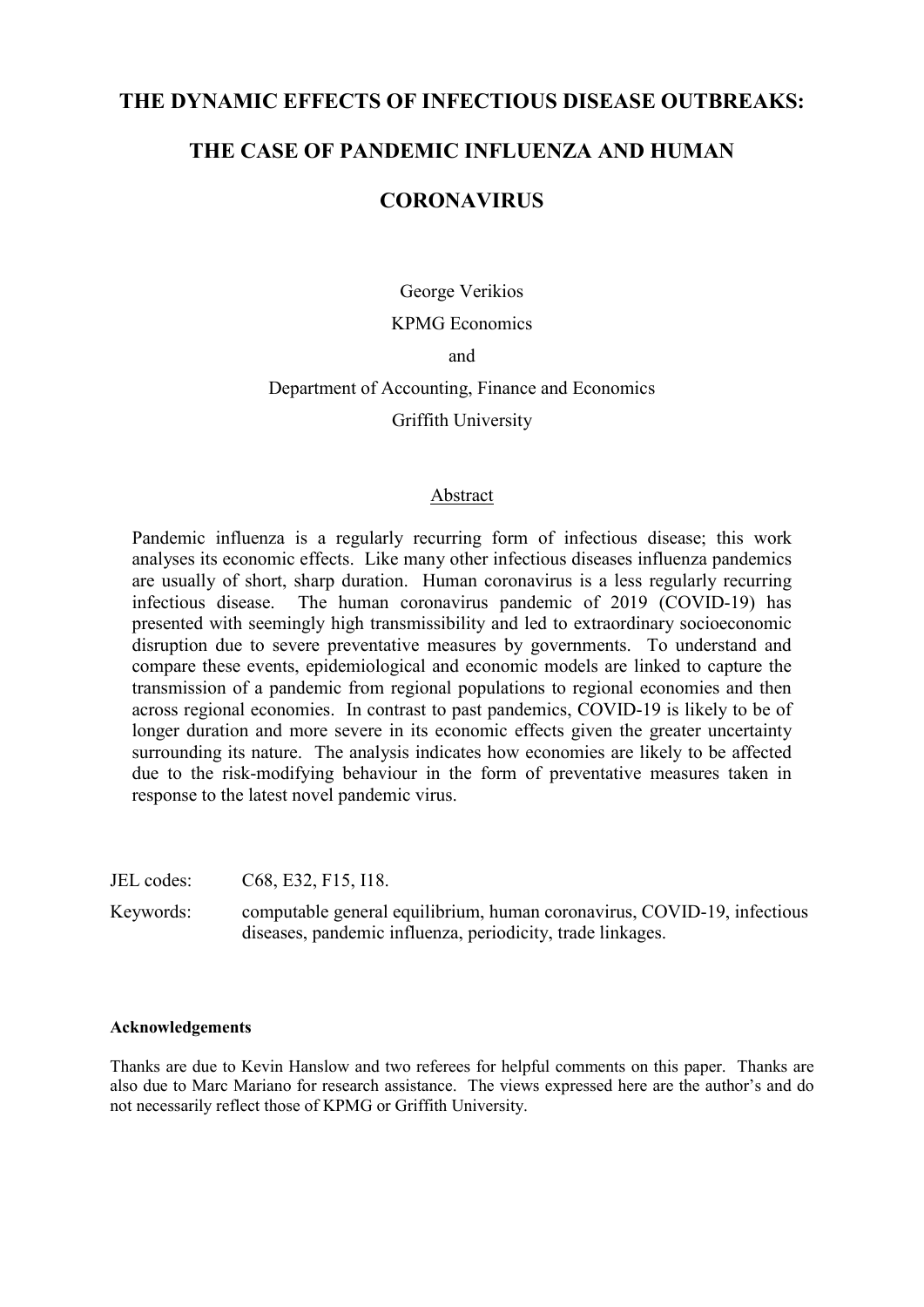#### 1. Introduction

 Infectious diseases are a leading cause of death worldwide accounting for a quarter to a third of all mortality.1 Despite developments in pharmaceuticals infectious disease rates are rising due to changes in human behaviour, larger and denser cities, increased trade and travel, the inappropriate use of antibiotic drugs, and the emergence of new and resurgent pathogens (Dobson and Carper, 1996). The current outbreak of human coronavirus (COVID-19) is a reminder of the ease with which infectious disease outbreaks can cross borders and threaten economic stability. This has been observed before with similar outbreaks such as HIV, H1N1, H5N1 and SARS (e.g., Chou *et al.*, 2004; Fan, 2003; Hai, *et al.* 2004; Keogh-Brown *et al*., 2010; Verikios *et al*., 2012). The threat to stability derives from a number of features of these outbreaks.

 One, by definition emerging diseases are not commonly encountered by physicians and are thus capable of generating widespread infection and mortality prior to identification of the etiologic agent (e.g., HIV/AIDS). COVID-19 has been especially challenging to contain because it is more contagious than influenza due to its ability to survive on surfaces and objects and transmit between people in this way (Centers for Disease Control and Prevention, 2020). Two, drug development and approval timeline lag well behind the emergence of these diseases such that the initial infection can result in significant mortality. Three, the constant adaptation of microbes, along with their ability to evolve and become resistant to antibacterial and antiviral agents, ensures that infectious diseases will remain a continuous and evolving threat.

 Pandemic influenza is a regularly recurring form of infectious disease. It is possible that the current outbreak of human coronavirus may also become a regularly recurring form of infectious disease given it represents the second strain of severe acute respiratory syndrome coronavirus  $(SARS-CoV-2)$  — the first strain led to the outbreak of SARS (SARS-CoV-1) during 2002-2003 (Coronaviridae Study Group of the International Committee on Taxonomy of Viruses, 2020). This work assesses the economic effects of such infectious diseases with a focus on the dynamic effects. This is done by initially analysing a hypothetical influenza pandemic with characteristics consistent with previous historical occurrences; subsequently a pandemic that mimics some of the known (at this point) characteristics of the COVID-19 pandemic is analysed.

 There are a number of previous studies analysing the economic effects of global pandemics. A general equilibrium approach is the ideal framework for properly evaluating

-

<sup>1</sup> See World Health Organization (2004, p. 121, Annex Table 2).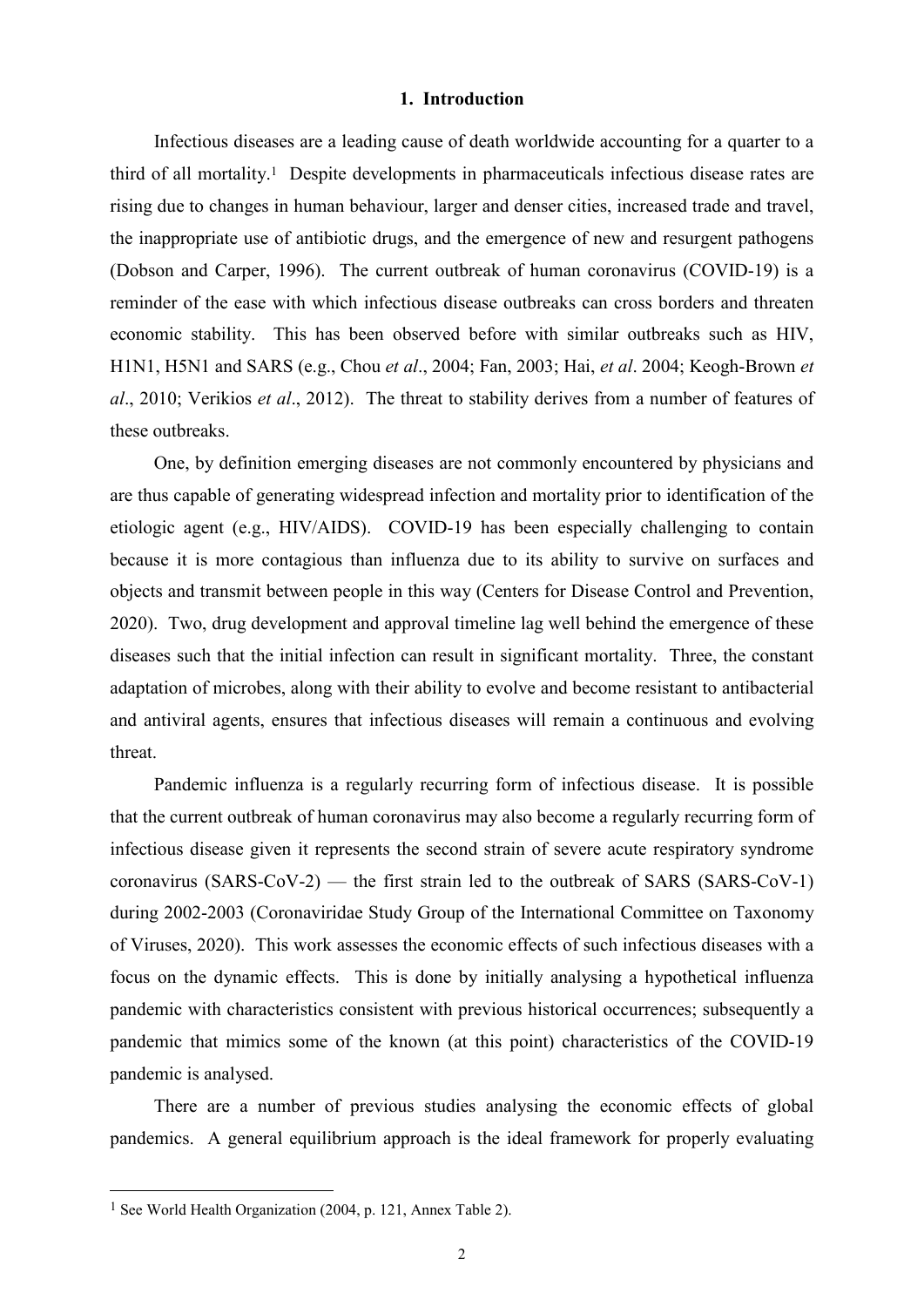the economic impacts of public health emergencies such as pandemic influenza and human coronavirus. A partial equilibrium approach that only focuses on the health sector and forgone incomes resulting from disease-related morbidity and mortality, while ignoring effects in other parts of the economy (e.g., Sander *et al*., 2009), is incomplete. Illness and death due to public health emergencies raise perceptions of risk, leading to risk-modifying behaviour (such as prophylactic absenteeism from work and public gatherings) in an effort to reduce the risk of contracting illness. Risk-modifying behaviour affects consumption and reduces labour productivity. Deaths due to illness reduce the supply of workers. The effects of risk-modifying behaviour and deaths will affect all parts of the economy to a greater or lesser extent.

 An important feature of pandemics is their short, sharp nature; they usually begin and end within a year. Previous studies focusing on the economic effects of global pandemics apply either a macroeconomic or computable general equilibrium (CGE) approach. Although macroeconomic (i.e., single sector) approaches (e.g., Keogh-Brown *et al.*, 2010) have the advantage of applying quarterly models that allow them to capture the short, sharp nature of pandemics; they have the disadvantage of a single-sector approach that ignores sectors that are particularly relevant to the study of the economic effects of epidemics (e.g., medical services, international tourism). Although CGE (i.e., multi-sector) approaches (i.e., Chou *et al*., 2004) apply models that have the advantage of identifying multiple sectors in the economy, they have the disadvantage of annual periodicity and so are unable to capture accurately the short, sharp nature of influenza pandemics. The disadvantage of the CGE approach has been addressed by studies applying CGE models with quarterly periodicity, e.g., Verikios *et al*. (2012). The same approach is taken here.

The results show that pandemics can cause large short-term effects on output with small ongoing longer-term effects. The two main drivers of the contractions in output are the fall in international and domestic travel and tourism and reduced labour productivity, the latter being more important when severe mitigation measures are adopted by governments such as during the current coronavirus pandemic.

#### **2. The nature of influenza pandemics**

#### 2.1 Overview

 Influenza is a contagious disease that causes seasonal epidemics globally and is a leading cause of infectious disease-related deaths in most countries. Influenza mortality is highly variable from year to year and is a contributor to the variability in the annual mortality rate of industrialised countries. In non-pandemic years, influenza typically kills hundreds of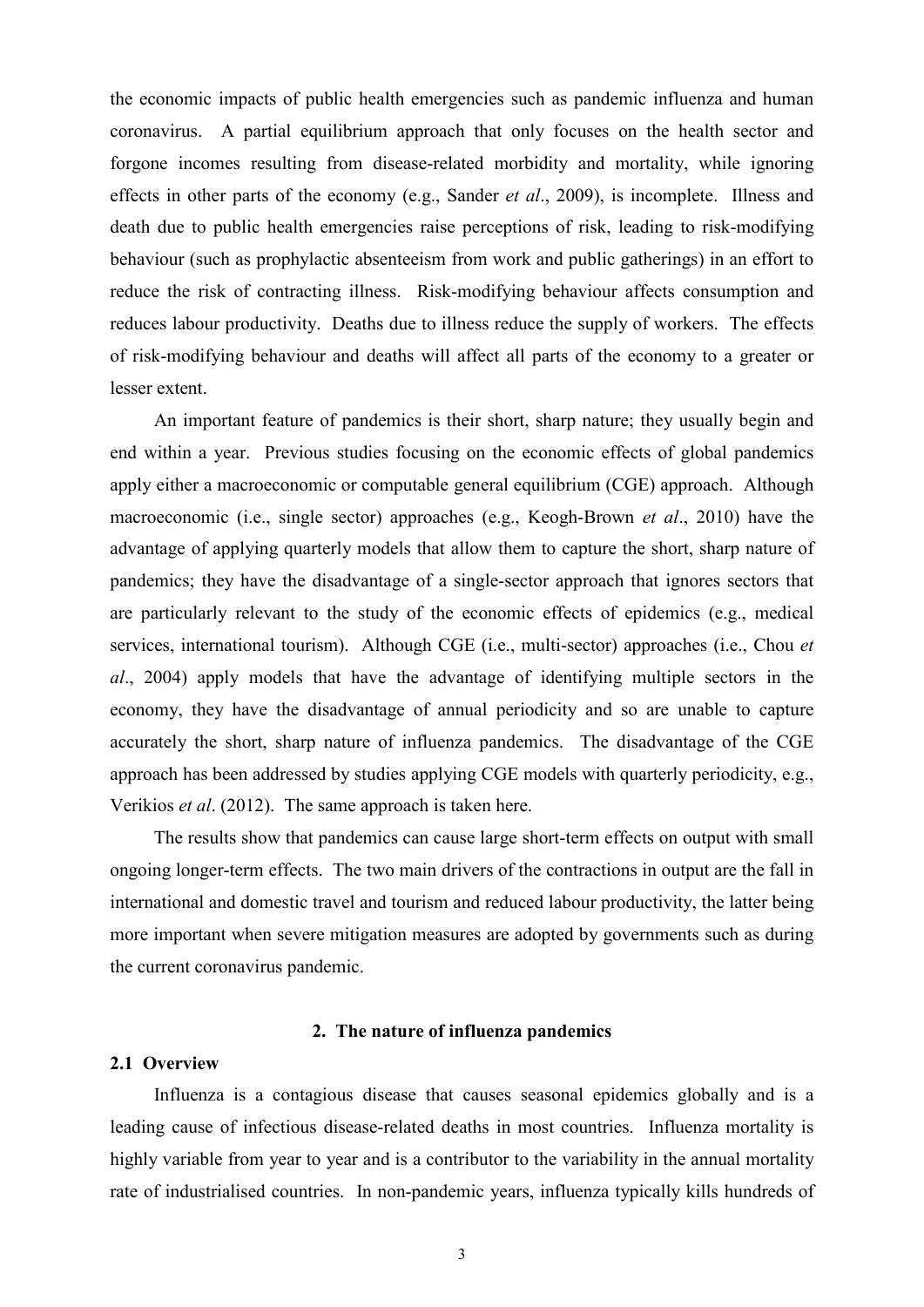thousands of people worldwide. Occasionally, influenza rates can reach pandemic proportions. There have been four influenza pandemics since the beginning of the 20th century  $-$  1918, 1957, 1968 and 2009  $-$  each of which was the result of a major genetic change to the virus.

 Of these four influenza pandemics the most severe was the 1918 Spanish Flu pandemic where influenza mortality reached as high as 35 times the yearly average. More recently, May 2009 saw the emergence from Mexico of a new H1N1 virus capable of human-to-human transmission. The 2009 H1N1 virus was a novel type of influenza A that was highly transmissible yet ultimately mild. It quickly spread around the world infecting 74 different countries in all six continents within five weeks. The rate of spread was far more rapid than previously observed and was enabled by high volumes of international air traffic. The World Health Organization declared a pandemic on June 11, 2009. Thus, the virus took less than two months to emerge from Mexico and travel to all parts of the globe. It ultimately reached more than 200 countries and infected hundreds of millions of people. The World Health Organization declared the pandemic over by the end of the year reflecting the brief lifespan of such viruses.

The current human coronavirus pandemic (COVID-19) began in December 2019 in China and was caused by a novel virus  $(SARS-CoV-2)$  that is the second strain of severe acute respiratory syndrome coronavirus; the first strain led to the outbreak of SARS (SARS- $CoV-1$ ) in East Asia during 2002-2003 (Coronaviridae Study Group of the International Committee on Taxonomy of Viruses, 2020). The current coronavirus outbreak was declared a pandemic in March 2020 (United Nations, 2020) and is currently in play. As of April 29, 2020 there are 3.1 million confirmed cases in 185 countries, 217,000 deaths and 935,000 recovered cases (Center for Systems Science and Engineering, 2020). The virus is thought to spread primarily through person-to-person contact via droplets produced when an infected person coughs, sneezes or talks. Infection may also occur via contact with contaminated surfaces and objects; this is a novel transmission compared to influenza-type viruses (Centers for Disease Control and Prevention, 2020).

 One important metric of an infectious disease outbreak is the case fatality rate (CFR): the ratio of total deaths to total cases. The COVID-19 outbreak is still in play and until it ends it is difficult to provide a proper comparison to previous global outbreaks. For instance, Oke and Heneghan (2020) estimate a CFR prediction interval for COVID-19 of  $0.82\%$ -9.64% as at the end of April 2020. They note "Evaluating CFR during a pandemic is, however, a very hazardous exercise, and high-end estimates should be treated with caution as the H1N1 pandemic highlights that original estimates were out by a factor greater than 10." This is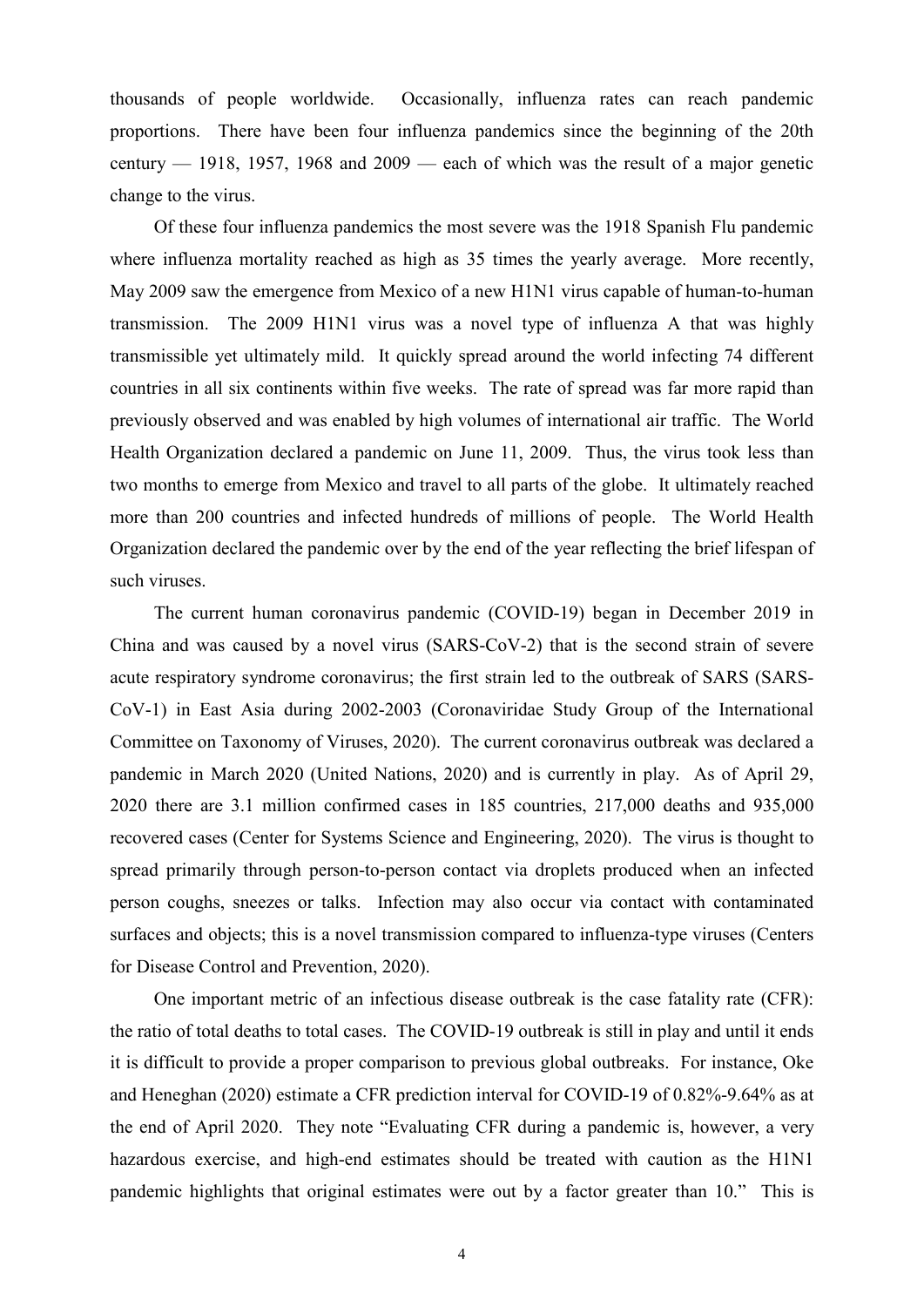explained by Rajgor *et al*. (2020) "A major challenge with accurate calculation of the CFR is the denominator" (p. 1), which is affected by asymptomatic cases, cases with mild symptoms, or misdiagnosed cases; thus under- and over-estimating the CFR. Their assessment is that despite its high transmissibility the coronavirus CFR appears lower than SARS (9.5%) but higher than seasonal influenza (0.1%) and H1N1 (0.1%).<sup>2</sup> This would be consistent with the current lower-bound prediction of  $0.82\%$  of Oke and Heneghan (2020).

In socio-economic terms the defining features of COVID-19 are (i) the almost complete global spread of the virus within four months, and (ii) the extensive socioeconomic disruption due to preventative measures taken by governments. An example of unprecedented preventative measures is the almost total shutdown of domestic and international travel due to internal and external border closures (Salcedo *et al*., 2020).

## **2.2 The effect on human behaviour**

<u>.</u>

 Direct economic effects of illness resulting from influenza include increased healthcare expenditures and workloads. Indirect effects include a permanently smaller labour supply due to deaths, and increased absenteeism from work by sick workers and by workers wishing to reduce the risk of contracting illness in the workplace, i.e., prophylactic absenteeism.

Prophylactic absenteeism is one example of voluntary risk-modifying behaviour in response to a pandemic. Other examples are reduced domestic and international travel, and reduced public gatherings at sporting and other events. Non-voluntary risk-modifying behaviour may be imposed on workers with children by school closures intended to mitigate the spread of the virus (Beutels *et al*., 2008). Thus, some workers will be forced to take leave to care for young children. Workers who take paid leave from work, whether forced or voluntary, reduce their firm's labour productivity (i.e., output per worker) unless other workers can fully replace output lost due to absenteeism. This may be difficult during an influenza pandemic because the virus will be widespread and while many workers may not present to the health system they are likely to be less productive than would otherwise be the case.

 Fan (2003) argues that a pandemic will reduce business investment due to increased uncertainty and risk, leading to excess capacity. Similarly, consumer confidence will decline due to uncertainty and fear, leading to reduced spending as people elect to be homebound to reduce the probability of infection—this is another example of risk-modifying behaviour.

<sup>&</sup>lt;sup>2</sup> The World Health Organisation does not provide an estimate of the CFR for H1N1. A range of estimates exist from different studies. Wong *et al*. (2013) review 50 studies that estimated the CFR for H1N1. The highest of these were around 0.1%, which is similar to seasonal influenza.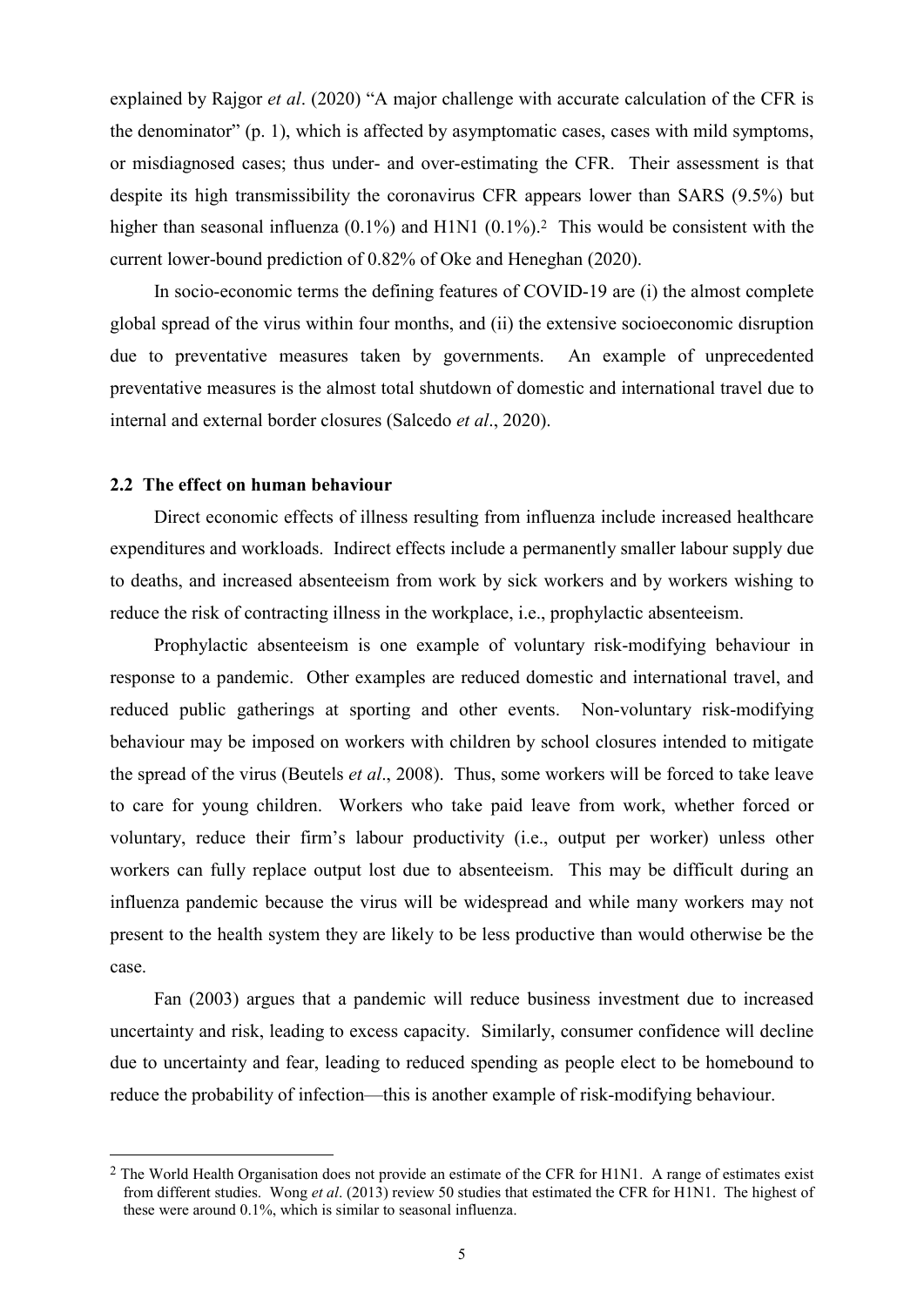Reduced consumer confidence may particularly affect services involving face-to-face contact (e.g., tourism, transportation and retail spending). James and Sargent (2006) argue that evidence from past pandemics suggests that it is mainly discretionary spending (e.g., tourism and transportation) that is reduced.

 Fan (2003) argues that an epidemic does not need to be of high morbidity and mortality in order to exert a large psychological impact on attitudes to risk. e.g., the 2003 SARS epidemic. James and Sargent (2006) examine evidence from the SARS epidemic and argue that the only economic impact was on air travel to affected locations and related impacts on accommodation. Keogh-Brown and Smith (2008) perform a retrospective analysis of the economic impact of the 2003 SARS epidemic and find that the economic effects were mainly but not exclusively centred on East Asian regions, and that the effects went beyond air travel and accommodation.

 The response by individuals and governments to coronavirus supports the argument made above by Fan (2003). It is likely (but not certain) that the ultimate coronavirus CFR will be much lower than SARS but higher than seasonal influenza. Despite this, the socioeconomic disruption of coronavirus is disproportional to its morbidity and mortality. The mitigation measures taken to contain the virus are expected to lead to a significant global contraction in the order of 3% for 2020 (Gopinath, 2020).

## **18. The economic model**

 To model the economic consequences of infectious disease outbreaks a global CGE model is applied. A formal presentation of the model is available in Verikios (2017); a largely descriptive presentation is presented below.

 The model represents the world economy as multiple regions engaging in trade and investment: markets are perfectly competitive, industry technologies are linearly homogeneous, and traded goods are imperfectly substitutable. Formally, the model is represented in homogeneous form by nonlinear equations specifying behavioural and definitional relationships as

$$
F_i(N,X)=0\,,\tag{1}
$$

where  $F_i$  are *i* (=1,...,*m*) continuous and differentiable functions, N is a  $m \times 1$  vector of endogenous variables and *X* is a  $m \times 1$  vector of exogenous variables. Typically, *X* describes changes in economic structure and policy (e.g., tax rates, labour productivity) and can be used to perturb the model to simulate changes in  $N^3$ .

-

<sup>3</sup> The model is implemented in GEMPACK (Harrison and Pearson, 1996).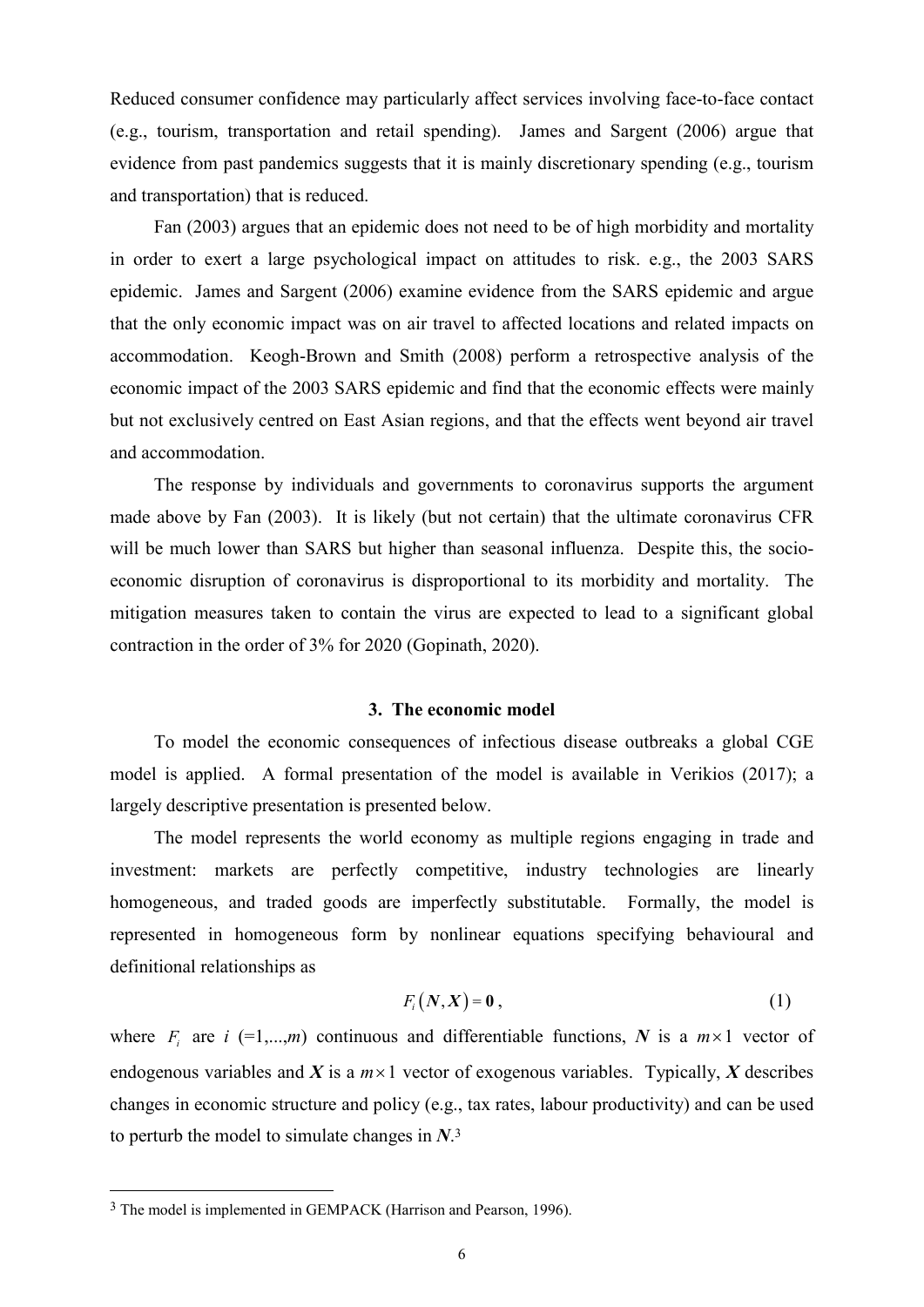#### **3.1 Intratemporal theory**

 The model represents the world economy as economic activity occurring within and across regional economies. A regional economy may be either a single country (e.g., France) or a country group (e.g., the European Union). Each region produces a distinct variety of each commodity that is imperfectly substitutable with the varieties produced by other regions. Each regional commodity is produced from inputs of domestically-produced and imported commodities and five primary factors: skilled and unskilled labour, capital, land and natural resources (see Figure 1).



**Figure 1. Structure of industry production technology** 

 Labour and capital are perfectly mobile across industries within a region whereas land and natural resources are fixed in industry usage. Consequently, wages for each labour type and the user price of capital are uniform across industries but the rental prices of land and natural resources can vary across industries.

 Regional commodities can be consumed as inputs to final demand of which there are four categories: investment, government consumption, household consumption and exports. Exports aside, final demands use composite commodities that are constant elasticity of substitution (CES) combinations of the domestic and the imported variety of each commodity, similar to composite commodity inputs for industries (Figure 1). Composite commodity inputs to investment and government consumption are determined by CES production and utility functions, while household consumption is determined by a constant-differenceselasticity utility function. A Cobb-Douglas utility function with variable scale and share parameters determines the allocation of regional income across government consumption, household consumption and saving. The model is calibrated using the GTAP database (Narayanan and Walmsley, 2008) aggregated to 27 regions and 30 sectors (see Table 1).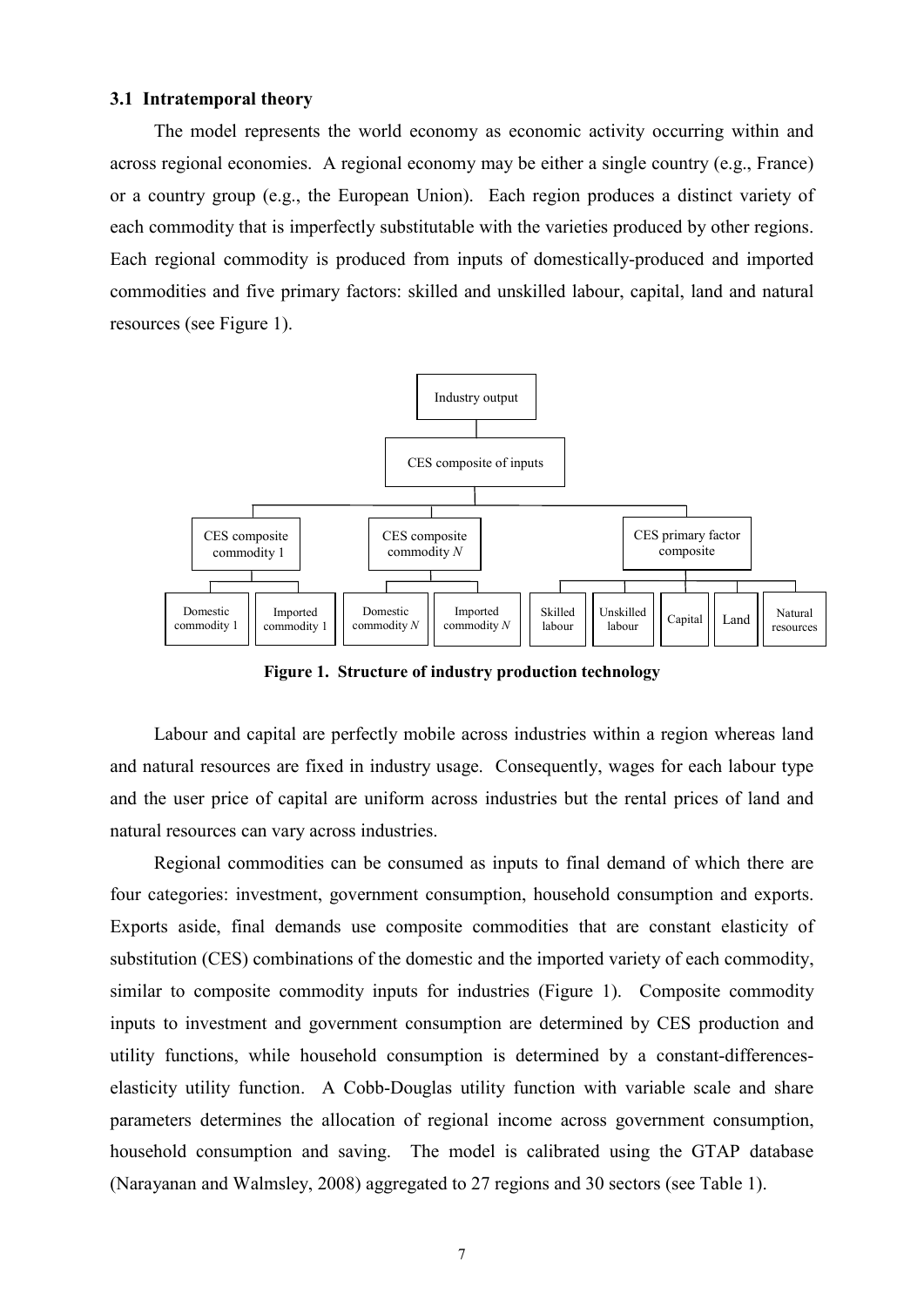#### **Table 1. Regions and sectors in model database**

| Region                                         | Sector                            |  |  |  |  |
|------------------------------------------------|-----------------------------------|--|--|--|--|
| 1. Australia                                   | 1. Agriculture                    |  |  |  |  |
| 2. Rest of Oceania                             | 2. Coal                           |  |  |  |  |
| 3. China                                       | $3.$ Oil                          |  |  |  |  |
| 4. Japan                                       | 4. Gas                            |  |  |  |  |
| 5. Korea                                       | 5. Other minerals                 |  |  |  |  |
| 6. India                                       | 6. Processed food                 |  |  |  |  |
| 7. Indonesia                                   | 7. Beverages and tobacco products |  |  |  |  |
| 8. Singapore                                   | 8. Textiles, wearing apparel      |  |  |  |  |
| 9. Rest of Asia                                | 9. Leather, wood products         |  |  |  |  |
| 10. Canada                                     | 10. Paper products, publishing    |  |  |  |  |
| 11. United States of America                   | 11. Petroleum, coal products      |  |  |  |  |
| 12. Mexico                                     | 12. Chemicals, rubber, plastics   |  |  |  |  |
| 13. Argentina                                  | 13. Other mineral products        |  |  |  |  |
| 14. Brazil                                     | 14. Metals, metal products        |  |  |  |  |
| 15. Rest of South & Central America, Caribbean | 15. Motor vehicles and parts      |  |  |  |  |
| 16. France                                     | 16. Other transport equipment     |  |  |  |  |
| 17. Germany                                    | 17. Electronic equipment          |  |  |  |  |
| 18. Italy                                      | 18. Other manufacturing           |  |  |  |  |
| 19. Great Britain                              | 19. Utilities                     |  |  |  |  |
| 20. Rest of European Union                     | 20. Construction                  |  |  |  |  |
| 21. Rest of Europe                             | 21. Wholesale & retail trade      |  |  |  |  |
| 22 Russia                                      | 22. Air transport                 |  |  |  |  |
| 23. Former Soviet Union                        | 23. Other transport               |  |  |  |  |
| 24. Turkey                                     | 24. Communication                 |  |  |  |  |
| 25. Rest of Middle East, North Africa          | 25. Other financial services      |  |  |  |  |
| 26. South Africa                               | 26. Insurance                     |  |  |  |  |
| 27. Rest of Sub-Saharan Africa                 | 27. Other business services       |  |  |  |  |
|                                                | 28. Recreation, other services    |  |  |  |  |
|                                                | 29. Government services           |  |  |  |  |
|                                                | 30. Dwellings                     |  |  |  |  |

 As mentioned above, the model can be used to observe changes in endogenous variables due to changes in exogenous variables. Thus changes in tax rates and labour productivity can be applied on a region-specific or industry-specific basis and the model will project changes in industry output, prices, international trade, household consumption and GDP, among other variables. The dynamic aspects of the model are described below. This means that the time path of changes in endogenous variables can also be observed. The responses projected by the model reflect a perturbation of the initial steady state with a given capital-labour ratio to a new steady state once a new capital-labour ratio is reached.

## **1.2 Annual and quarterly dynamics**

 Annual models are well suited to analysing events that last for about a year or more. But for events that have short and sharp effects, such as infectious disease outbreaks, a quarterly model is more appropriate as an annual model will smooth short-term effects leading to potential underestimation of disruption. For example, if a pandemic caused an 80% loss of inbound international tourism within a particular quarter, then the adjustment path of the tourism industry would be quite different from a situation in which international tourism declined smoothly by 20% for a year.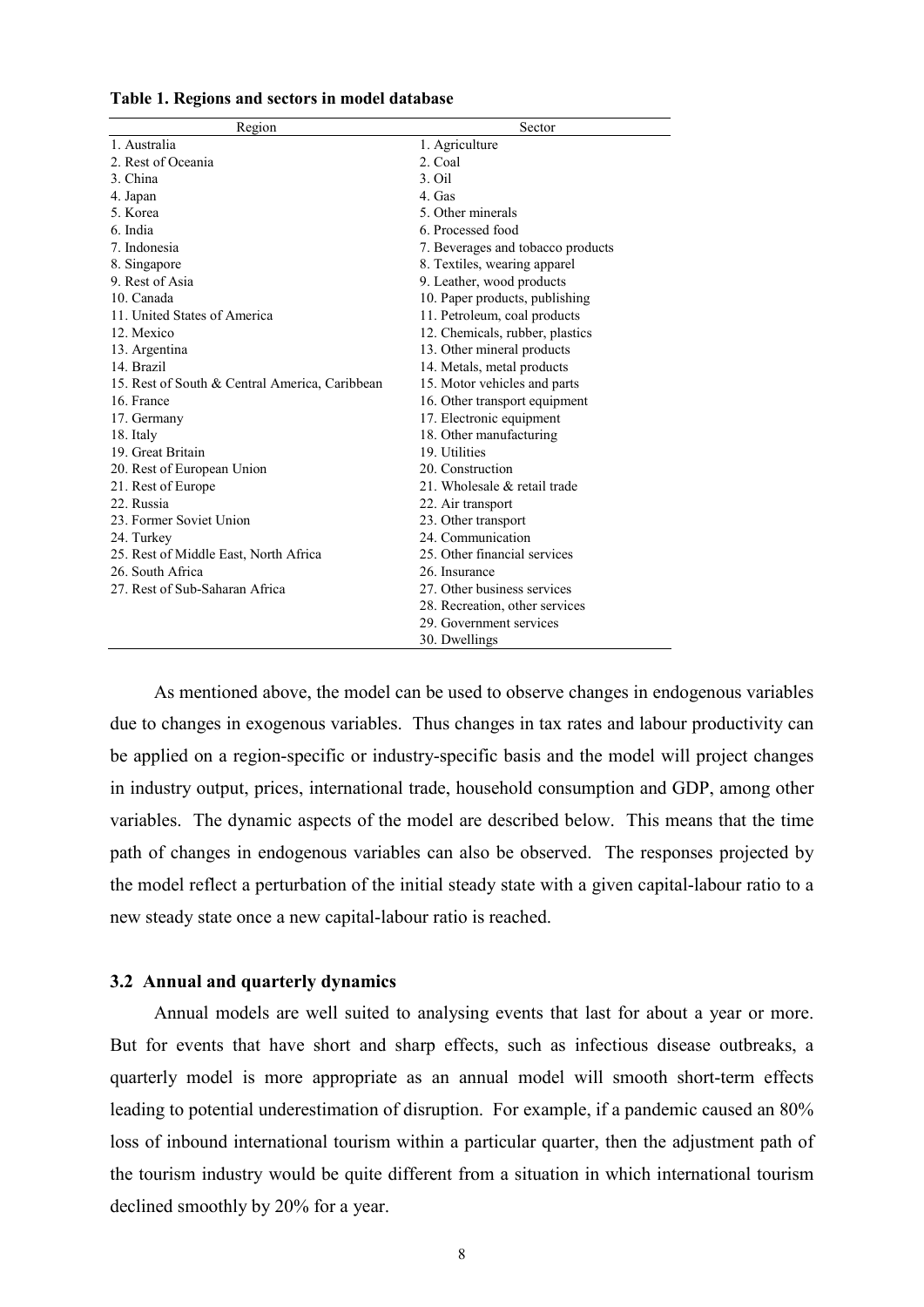Annual CGE models are commonly solved in recursive fashion.4 Recursive or sequenced dynamic models usually divide time into discrete intervals and economic variables are assumed to change at the end of each interval. Such models take the form

$$
N = G_i(X), \tag{2}
$$

where  $N$  and  $X$  are vectors of endogenous and exogenous variables in a period, and  $G_i$   $(i = 1,..., m)$  are *m* differentiable and continuous functions. Computations can then be carried out according to

$$
N = \nabla G_i(X) \Delta X \t{,} \t(3)
$$

where  $\Delta$  refers to changes from one period to the next and  $\nabla G_i$   $(i = 1,..., m)$  is the vector of first-order partial derivatives of  $G_i$ .

 Calibration of (3) requires an initial solution (i.e., a database consistent with the equations in (3)) mainly representing annual flows (e.g., household consumption, exports, etc.) and a choice of parameter values (e.g., price and income elasticities). To apply (3) as a quarterly model there are two options. One option is to modify the initial solution to (3) (i.e., the database) to represent quarterly rather than annual flows (i.e., divide annual flows by four).<sup>5</sup> Another option is to leave the initial solution unchanged and modify (3) so that  $\Delta X$ represents quarterly changes in exogenous variables, e.g., population growth. The simplest way to do this is to divide  $\Delta X$  by four thus assuming constant quarterly changes through the year. This second option also requires the addition of equations that handle quarterly accumulation of stock variables; this can be done by again assuming constant quarterly changes through the year. With both options  $N$  will represent quarterly rather than annual endogenous variables.

#### **1.3 Capital accumulation and investment**

In a dynamic framework, capital accumulation is handled by a stock-flow equation linking capital stocks across periods that allows for investment (i.e., new capital) and depreciation of existing capital at a geometric rate:

$$
K_r^{t+1} = K_r^t + I_r^t - D_r^t ; \t\t(4)
$$

where  $K_r^t$  is the quantity of capital available for use in region *r* in year *t*,  $I_r^t$  is the quantity of new capital created (i.e., investment) in region  $r$  during year  $t$ , and  $D_r^t$  is depreciation of existing capital in region *r*. With  $I_r^t$  and  $D_r^t$  representing annual values,  $K_r^t$  in (4) will grow

<u>.</u>

<sup>4</sup> The exceptions are intertemporal models that compute results simultaneously for all time periods, e.g., McKibbin and Wilcoxen (1999).

<sup>5</sup> See Kouparitsas (1998) for an example of this approach.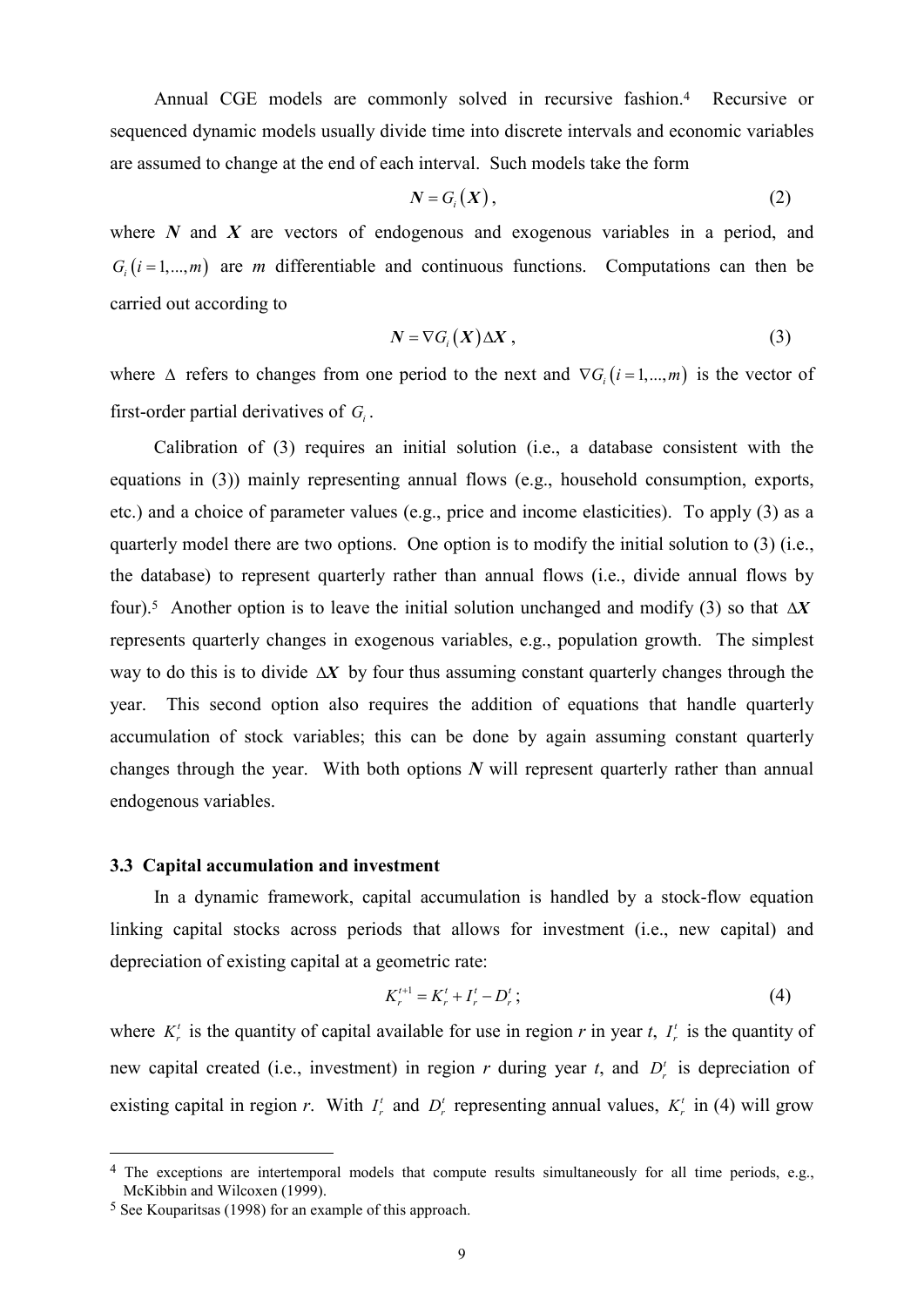at an annual rate. The model contains a second stock-flow relationship that treats accumulation on a quarterly basis:

$$
K_r^{q+1} = K_r^q + I_r^q - D_r^q. \tag{5}
$$

In deriving (5), quarterly values for depreciation,  $D_r^q$ , and investment,  $I_r^q$ , are applied that ensure  $K_r^q$  accumulates at a quarterly rate. That is,  $D_r^q = D_r^t/4$  and  $I_r^q = I_r^t/4$ . The relevant equation for any given simulation depends on whether annual or quarterly dynamics are applied.

The investment-capital ratio,  $I_r^q / K_r^q$ , in each region is assumed to be a positive function of the rate of return. This relationship is calibrated to reflect increasing (convex) costs of adjusting the capital stock by larger amounts. This treatment captures the inertia in investment behaviour as observed in empirical studies.<sup>6</sup>

## **3.3 The labour market**

-

 The supply of each labour type is assumed to be sensitive to the real wage consistent with international evidence on non-zero wage elasticities of labour supply (e.g., Bargain *et al.*, 2011):

$$
\frac{LS_{lr}^{t}}{POP_{r}^{t}} = \left(RW_{lr}^{t}\right)^{\beta}A_{lr}^{t}.
$$
\n
$$
(6)
$$

Thus the supply of labour type *l* in region *r* in year *t*,  $LS$ <sup>*t*</sup></sup>, as a share of population in year *t*,  $POP<sup>t</sup><sub>r</sub>$ , is determined as a function of the real post-tax wage received by labour type *l* in region *r* in year *t*,  $RW<sup>t</sup><sub>lr</sub>$ .  $A<sup>t</sup><sub>lr</sub>$  and  $\beta$  are positive constants. With the uncompensated labour supply elasticity  $\beta$  = 0.15, labour supply is only slightly responsive to the real return to labour in each region. Note that a similar relationship to (6) applies in the quarterly model.

Employment by labour type is an endogenous function of slowly-adjusting wage rates. In the short-run, wage rates grow at the rate of inflation from period to period in the absence of labour market shocks. Where the market is in disequilibrium (i.e., the unemployment rate deviates from its long-run value) wage rates will grow more (less) quickly than the inflation rate if the unemployment rate is falling (rising). Hence, the rate of wage adjustment per period depends on labour market conditions relative to the long-run unemployment rate. This is consistent with empirical evidence that the rate of wage adjustment is partially determined by non-Walrasian features of the economy (see Romer (2001), chapter 9).

<sup>6</sup> See Chirinko (1993) for a survey of approaches to modelling inertia in investment behaviour.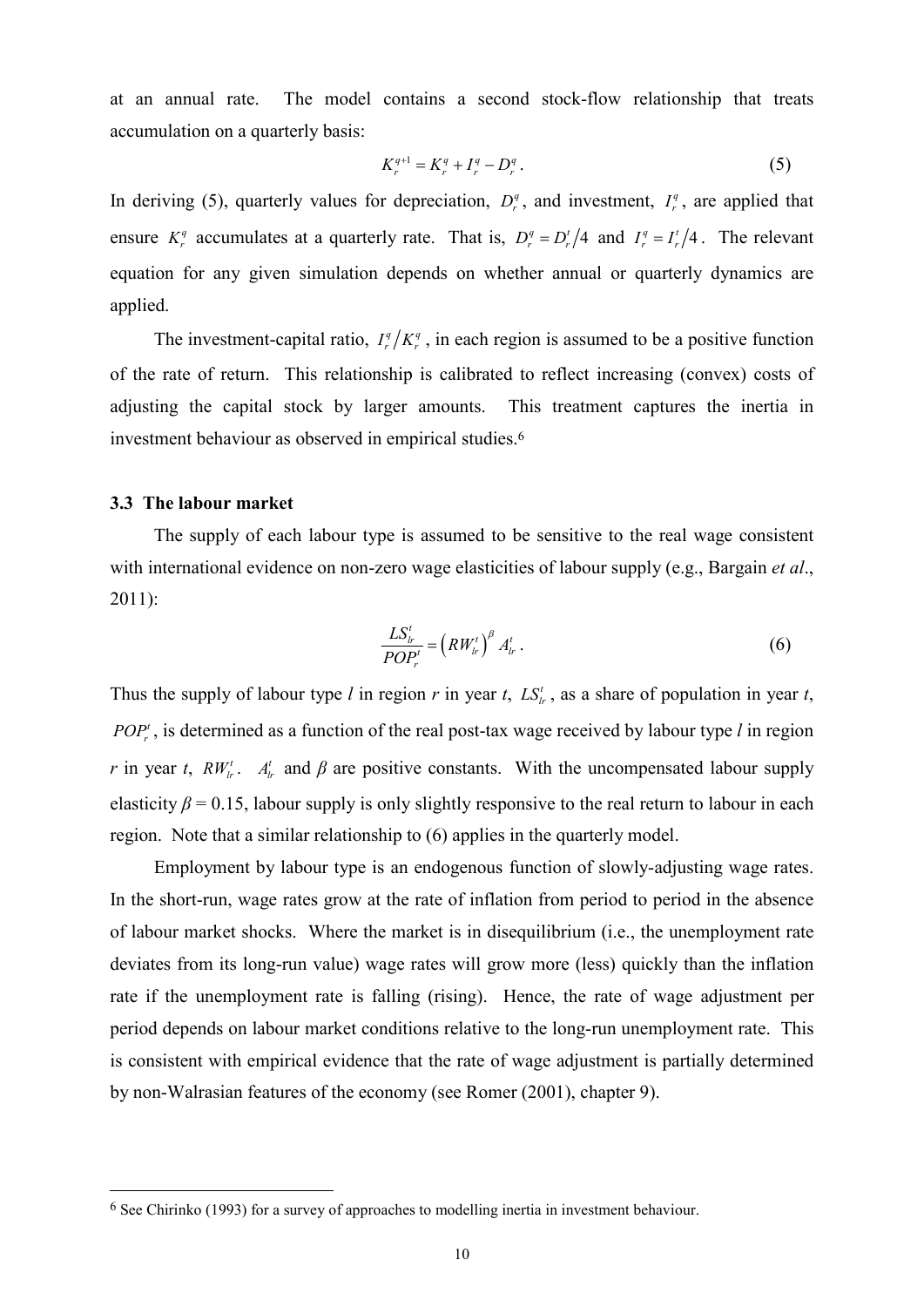## **155 Generating model results**

-

 The baseline path of the model begins from an observed equilibrium (2004) that evolves to a balanced growth path. The starting data are updated from 2004 to 2009 by incorporating historical movements in real GDP and labour supply.<sup>7</sup> From 2010 to 2025 historical population movements are applied, and 2% annual growth in labour productivity and fixed factors (land and natural resources) is assumed in all regions. Although the initial data do not represent a steady state, the assumptions for growth in labour productivity and fixed factors mean that the growth rate for all quantity variables converges close to the long-run growth rate for each region: population growth plus the growth in labour productivity.

## 4. The infectious disease model

 The morbidity and mortality impact of the pandemic on the age cohorts of the population are taken from Verikios *et al*. (2011) who model them using a variation on the classic Susceptible-Exposed-Infected-Recovered (SEIR) model of infectious disease transmission. The SEIR model computes the theoretical number of people infected with an infectious disease in a closed population over time. This type of modelling is applicable to diseases where an individual that has recovered from the disease is removed from the susceptible population. In order to derive the equations of the model, the population of a single region or demographic group is divided into eight subpopulations: susceptible, vaccinated, exposed, three subsets of infected (untreated, hospitalised, and treated), recovered, and dead. Figure 2 displays the way the model replicates the dynamics of a pandemic.

 The susceptible population is decreased through vaccination and exposure to the virus; conversely, it is increased by the loss of vaccine-acquired immunity. Vaccinated individuals are not considered to be completely protected but become exposed at a rate much lower than the susceptible population. Vaccine efficacy can vary over the course of the epidemic. Typically, around one month is required after vaccination until the individual has produced sufficient antibodies for the vaccine to be effective. Even after this initial time period, vaccine efficacy will be less than 100% due to varying individual antibody response to vaccine and the possibility of viral mutation or an imperfectly-matched vaccine.

<sup>7</sup> The GDP data are sourced from the International Monetary Fund's World Economic Outlook Database. The labour supply data are sourced from the International Labour Organization's Labour Statistics Database.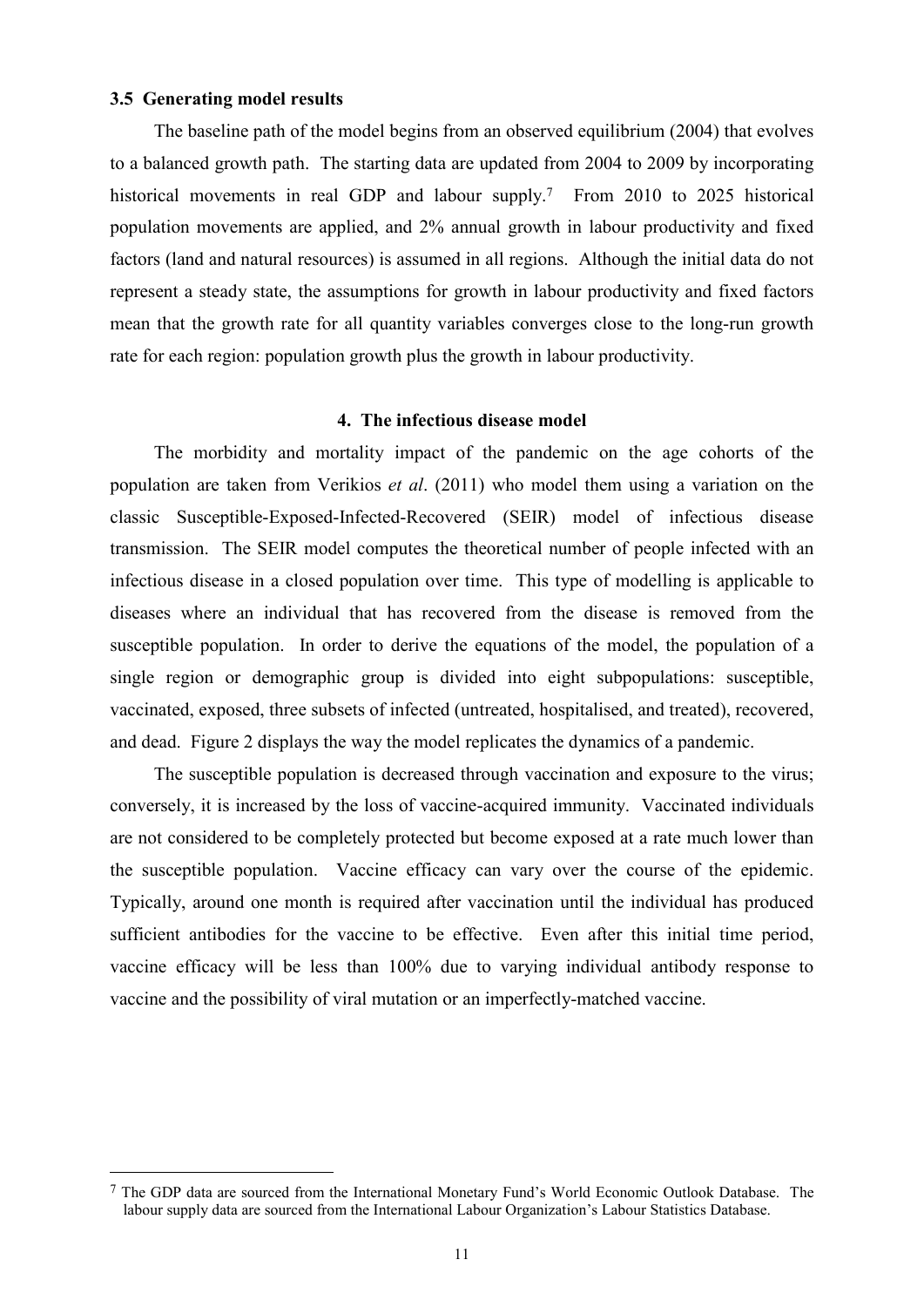

**Figure 2. The SEIR model** 

 After exposure, individuals progress to one of three infected states: untreated, treated, and hospitalised. The proportion of individuals progressing into each category is dependent on viral characteristics. As the virulence of the virus increases, the proportion of the infected receiving treatment also increases. The duration of infectiousness and transmission probabilities are decreased for those receiving treatment. Through this mechanism the parameters of the model allow for the simulation of behavioural and medical quarantine.

 An increase in virulence can result in a reduction of average transmissibility; individuals with a severe virus tend to be too ill to be out in the community transmitting the virus. In addition, those receiving treatment or who are hospitalised will have reduced contact and transmissibility due to precautionary measures such as masks, gloves, and isolation. Individuals remain infectious during the entire course of their clinical infection. Once they have progressed out of the infectious state they can no longer transmit the virus to others.

 After infection, individuals progress to one of two groups: recovered or dead. The rate at which individuals progress from one of the three infected states (hospitalised, treated, or untreated) to the end states is dependent on virulence and the level of treatment during infection. Hospitalised individuals have the highest death rate, followed by treated and untreated cases. Many of the untreated individuals are likely to have subclinical or asymptomatic infections, which reduces death rates despite the fact that some with untreated clinical infections may be more likely to die.

 Those individuals progressing to the recovered state are considered to have immunity for the duration of the pandemic. Pandemics tend to come in waves and infect geographic areas for short periods of time. It is unlikely that in the case of an influenza pandemic the strain will mutate enough to cause re-infection during a single pandemic wave. There are five morbidity states included in the model:

1. subclinical, where the infected person seeks no medical attention but purchases pharmaceuticals;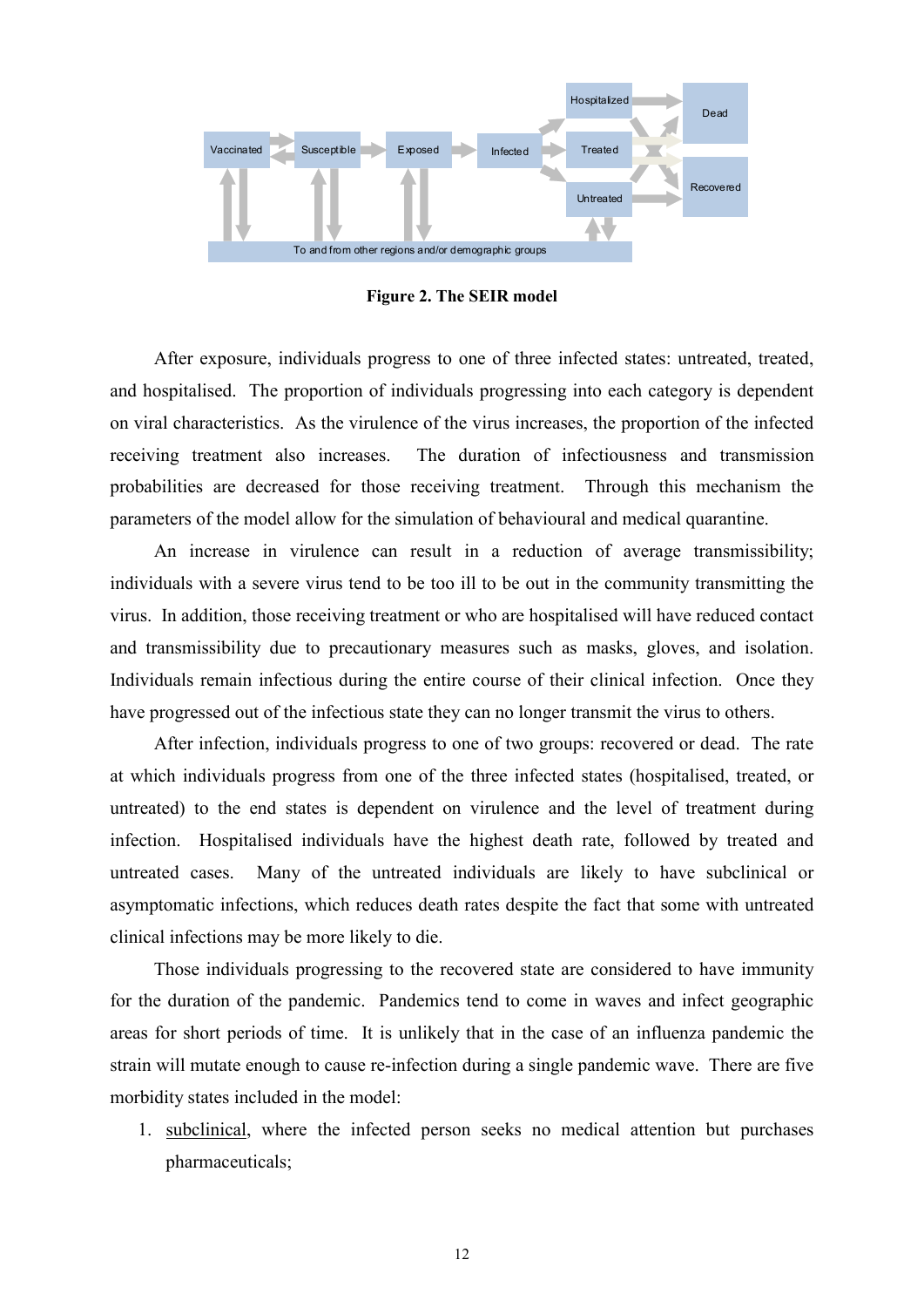- 2. physician and flu clinic, where the infected person seeks medical attention by visiting a physician or a flu clinic;
- 3. hospitalisation, where the infected person is hospitalised and survives;
- 4. intensive care unit (ICU), where the infected person is hospitalised and spends time in an ICU and survives; and
- 5. death, where the infected person is hospitalised and dies.

## **5.** The pandemic scenarios

## **5.1 The influenza pandemic**

 The influenza pandemic applied here begins in Vietnam and has a global fatality impact of around 0.01%. It is an extremely transmissible influenza virus with a global attack rate of approximately 40%, despite the availability of an effective vaccine within months of the outbreak. The case fatality rate is 0.5%, which is similar to the 1957 influenza pandemic. Unlike seasonal influenza where typically 90% of the fatalities are observed in individuals older than 65, this virus has an equal case fatality across ages consistent with the 2009 H1N1 pandemic. The majority of cases are subclinical or physician visits and approximately onefifth of those hospitalised require intensive care, analogous to what is observed in seasonal outbreaks.

 The pandemic scenario has viral characteristics that are plausible but less extreme than historical events, such as the 1918 pandemic. Figure 3 shows how the pathogen characteristics of the scenario compares to historical flu pandemics. Epidemic curves were created for each country or region using the calculated correlation between the observed 2009 H<sub>1N1</sub> pandemic transmission timeline and country density. A log-linear relationship between population and weeks until pandemic peak represented the most appropriate statistical fit. The epidemic curves were used to develop weekly totals of individuals in each of the five morbidity classes by country or region.

## **5.1.1 Morbidity and mortality**

 The SEIR model provides estimates of the number of persons newly infected per week and the severity of their infection in each region over the course of the year. Overall infection rates are high relative to previous pandemics: see the *x*-axis in Figure 3. Further, infection rates are higher in lower income countries than in higher income countries, and higher in Asian regions, where the pandemic is assumed to begin, than in non-Asian regions.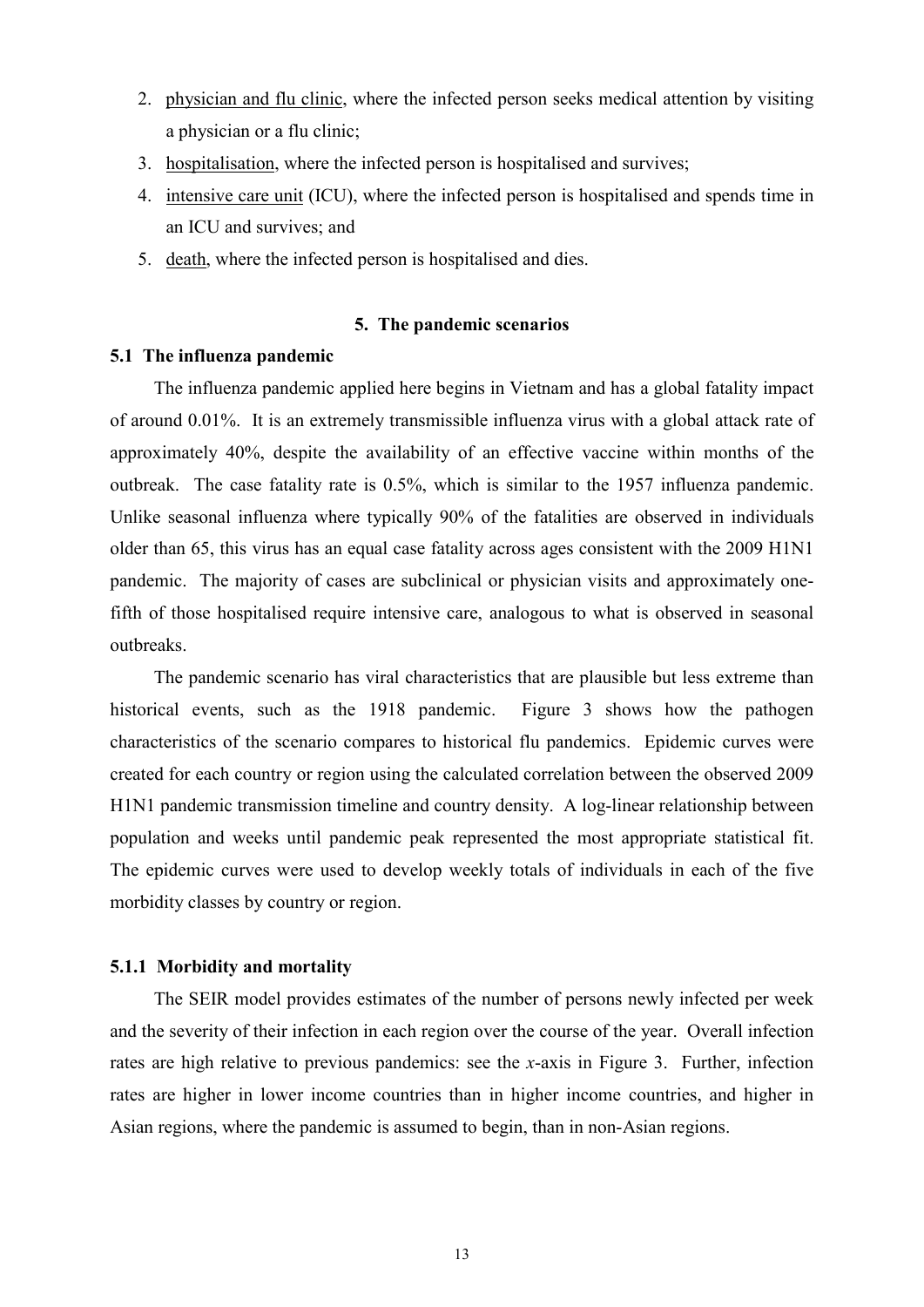

Infectiousness: basic reproductive number

#### Figure 3. Pathogen characteristics of the modelled pandemic relative to historical pandemics

*Notes:* Virulence is measured in terms of the case-fatality rate or deaths per infected case. Infectiousness (or transmissibility) represents the speed at which a pandemic will spread within a population and the total number of people that will be infected. Infectiousness of influenza is measured by the basic reproductive rate  $(R_0)$ , or the mean number of secondary cases an infectious case will cause in a population without immunity and without intervention.  $R_0 > 1$  is necessary for an epidemic to occur.

 The distribution of infected cases is skewed towards less severe cases and only a small proportion of infections result in death (0.5%). In historical terms, the pandemic's virulence  $(i.e., initial deaths per case)$  is similar to previous pandemics as shown on the *y*-axis in Figure 3. Therefore, the majority of cases remain at the subclinical and physician/flu clinic levels of contact with the health system.

 Figure 4 presents a picture of the dynamics of the influenza outbreak; it is typical of historical influenza pandemics. Globally, new infections occur over about two-thirds (about 35 weeks) of the year. New infections peak around week 16, and there are two further smaller peaks around weeks 22 and 32. The pattern of new global infections partially obscures the short, sharp nature of the outbreak at the regional level. Figure 4 shows that new infections last for only around 10 weeks in each region, on average. It also shows how the outbreak moves from continent to continent depending on international travel patterns. Thus, the outbreak begins in the Rest of Asia (Vietnam), moves quickly to China, then the United States and Africa, and lastly to South America. These dynamics are important in determining the timing of the economic effects across regions. The economic aspects of the outbreak's dynamics can not be captured by an economic model that does not also reflect these dynamics, i.e., periodicity of much less than one year.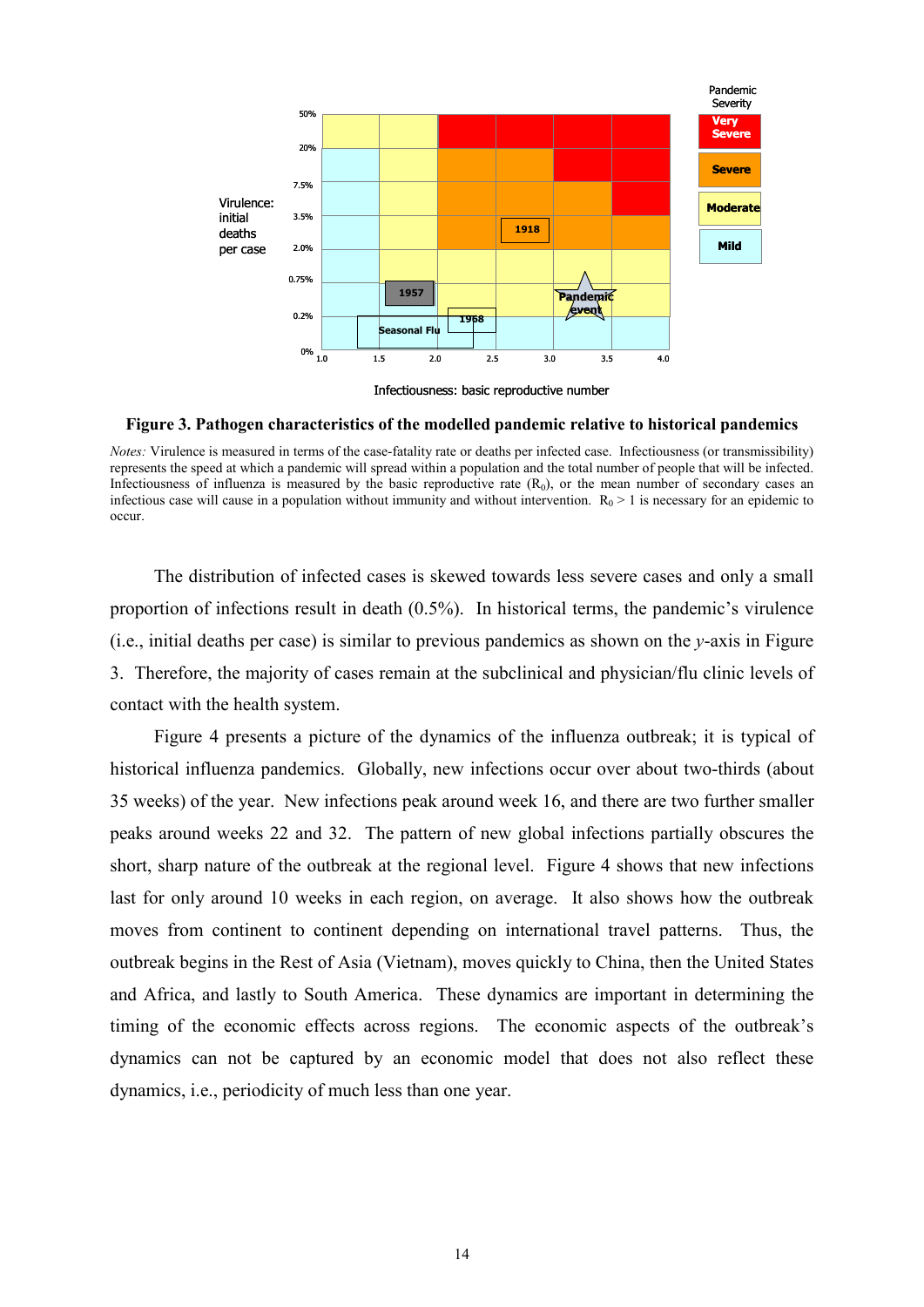

Figure 4. New infections per week in selected regional populations - pandemic influenza scenario

#### **5.1.2 Direct economic effects**

 Previous analysis of influenza outbreaks and their potential economic effects highlights a number of channels through which an economy might be affected by a serious outbreak of influenza.8 These channels include: reduced consumption by households of tourism, transportation and retail trade; increased absence from the workplace due to illness or for prophylaxis; school closures; and higher demands for medical services. Considering these channels, four types of economic shocks are applied to simulate the influenza pandemic.

*1. A temporary surge in demand for hospital and other medical services.* Increased medical spending related to each pandemic is applied as increased expenditure on the *Government services* sector.

*2. A temporary upsurge in sick leave and school closures.* This represents workers falling ill and parents caring for children. These effects are modelled as a temporary decrease in output per worker (labour productivity).

*3. Deaths with a related permanent reduction in the labour force.* 

*4. Temporary reductions in international tourism and business travel.* These are a function of the number of persons infected and the initial deaths per case. The shocks to tourism are applied to exports of four sectors: *Wholesale and retail trade*, *Air transport*, *Other transport*, and *Recreation and other services*. Such purchases represent spending by tourists.<sup>9</sup>

 Note that with government consumption rising and household consumption falling, the national saving rate is not constant and may rise or fall depending on the relative changes in government and household consumption rates. Furthermore, the government budget is not held fixed in any period of the scenario.

<u>.</u>

 $8$  See Chou *et al.* (2004), Fan (2003), James and Sargent (2006), Jonung and Roeger (2006), Keogh-Brown *et al.* (2010), McKibbin and Sidorenko (2006) and Verikios *et al*. (2012).

 $9$  The shocks are explained in detail in Verikios (2017).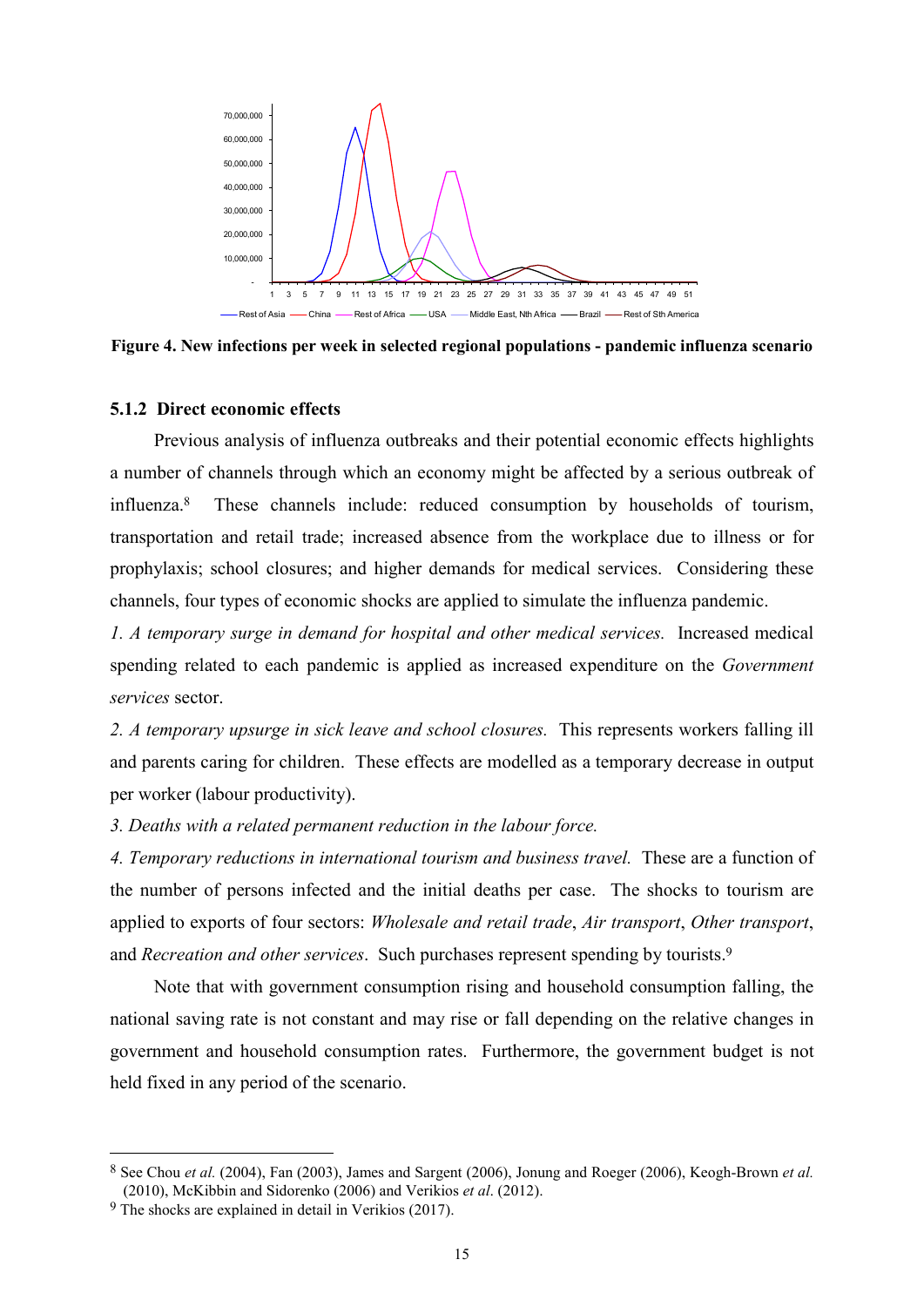#### **5.2 The human coronavirus pandemic**

 Using the influenza scenario described above as a benchmark, a scenario is fashioned to represent what is known about the human coronavirus pandemic as at the end of April, 2020. Using data from Roser *et al*., (2020) the spread of new infections is calculated from China in December, 2019 to other countries over the 17 week period ending April 29, 2020; these data are presented in figure 5. The data show that by week 9 four major countries and regions showed new weekly infections of greater than 1,000: China, Japan, Italy and Middle East-North Africa. By week 11 another six more major countries and regions had 1,000 or more new weekly infections: the United States, France, Germany, the United Kingdom, Other European Union countries, and Other European countries. By week 14 all other major countries and regions were recording 1,000 or more new weekly infections: Oceania by week 12, Brazil by week 12, Other South and Central American countries by week 12, Russia by week 13, India by week 14, Mexico by week 14, and Indonesia by week 15. Argentina is the only G20 country that did not reach 1,000 or more new weekly infections by week 17.



**Figure 5. New infections per week by region - coronavirus** 

 For many of the countries and regions already discussed the rate of new weekly infections have already peaked and are now falling (as at end of April, 2020. Those still showing a rising rate of new weekly infections are India, Singapore, Other Asian countries, Canada, the United States, Mexico, Brazil, Other South and Central American countries, Russia, Other former Soviet Union countries, Middle East-North Africa, South Africa and Other sub-Saharan African countries.

 In the absence of further data, assumptions are applied to project the path of new infections from week 18 onwards. This is done by assuming a 5% weekly geometric rate of decay. This gives a path of new infections until week 52 that varies by country and country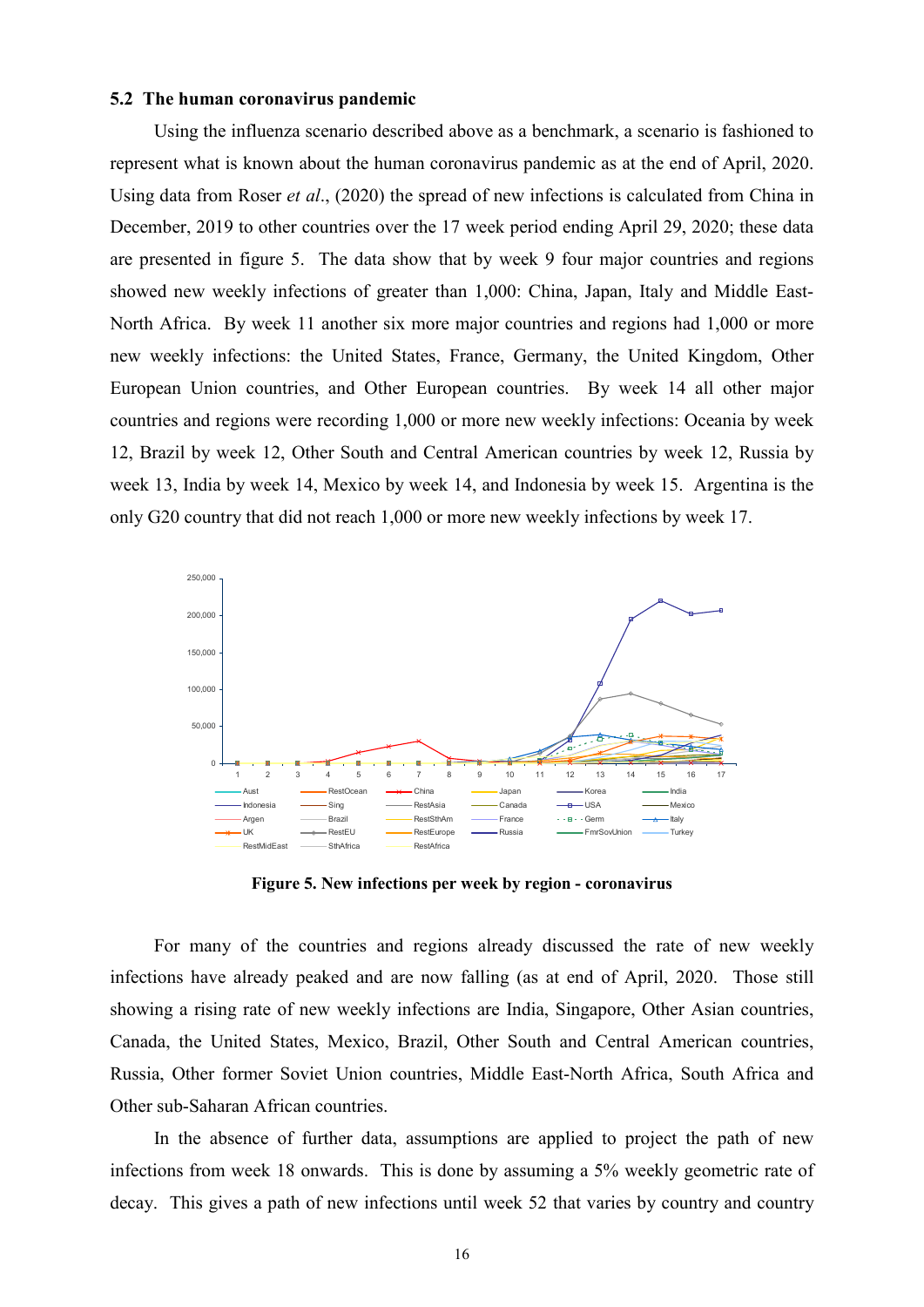group. The direct effects of the coronavirus pandemic are then calculated as a function of the country-specific path of new infections through the year.

## **5.2.1 Direct economic effects**

 Using the data discussed above, direct economic effects qualitatively similar to the influenza scenario are designed so that regions whose rate of new infections have peaked start to ease mitigation measures in quarter 3, 2020. In contrast, regions whose rate of new infections are yet to peak start to ease mitigation measures in quarter 4, 2020: this assumes that the rate of new infections in these regions peaks by July 2020. These assumptions are not intended as predictions or probable. They only serve to provide a temporal boundary around the epidemiological characteristics of the outbreak, which in turn allows the analysis of the possible economic impacts of the pandemic. Six types of economic shocks are applied to simulate the coronavirus pandemic.

*1. A temporary surge in demand for hospital and other medical services.* This effect is scaled to reflect the number of coronavirus infections relative to the number of pandemic influenza infections. Note that the number of coronavirus infections (as at the end of April 2020) are much lower than the number of pandemic influenza infections. This can be seen by comparing the scales in figures 4 and 5.

*2. A temporary surge in demand for policing and related services.* This effect is related to the enforcement of wide-ranging and compulsory social distancing measures imposed almost universally.10 It is assumed that this effect peaks at 5% of baseline government expenditures for all countries except Sweden and Singapore. The peak increase in spending coincides with the peak quarter of infections and then falls as new infections decline during the year.

*3. A temporary upsurge in sick leave, school and university closures, workplace closures and cancelled public events and gatherings.* These effects are designed to reflect the wide range of severe mitigation measures that countries have undertaken to enforce compulsory social distancing in efforts to contain the spread of coronavirus.<sup>11</sup> These effects focus on the impact on workplaces. It is assumed that this effect peaks at 120% of baseline economywide labour productivity for all countries except for Sweden and Singapore. For Sweden and Singapore the peak is assumed to be -5%. The peak fall in labour productivity coincides with the peak quarter of infections and then falls as new infections decline during the year.

<u>.</u>

 $10$  There seem to be only two known exceptions to compulsory social-distancing measures during the coronavirus pandemic: Sweden and Singapore (Townsend, 2020).

<sup>11</sup> See New York Times (2020) for an extensive list of cancelled events.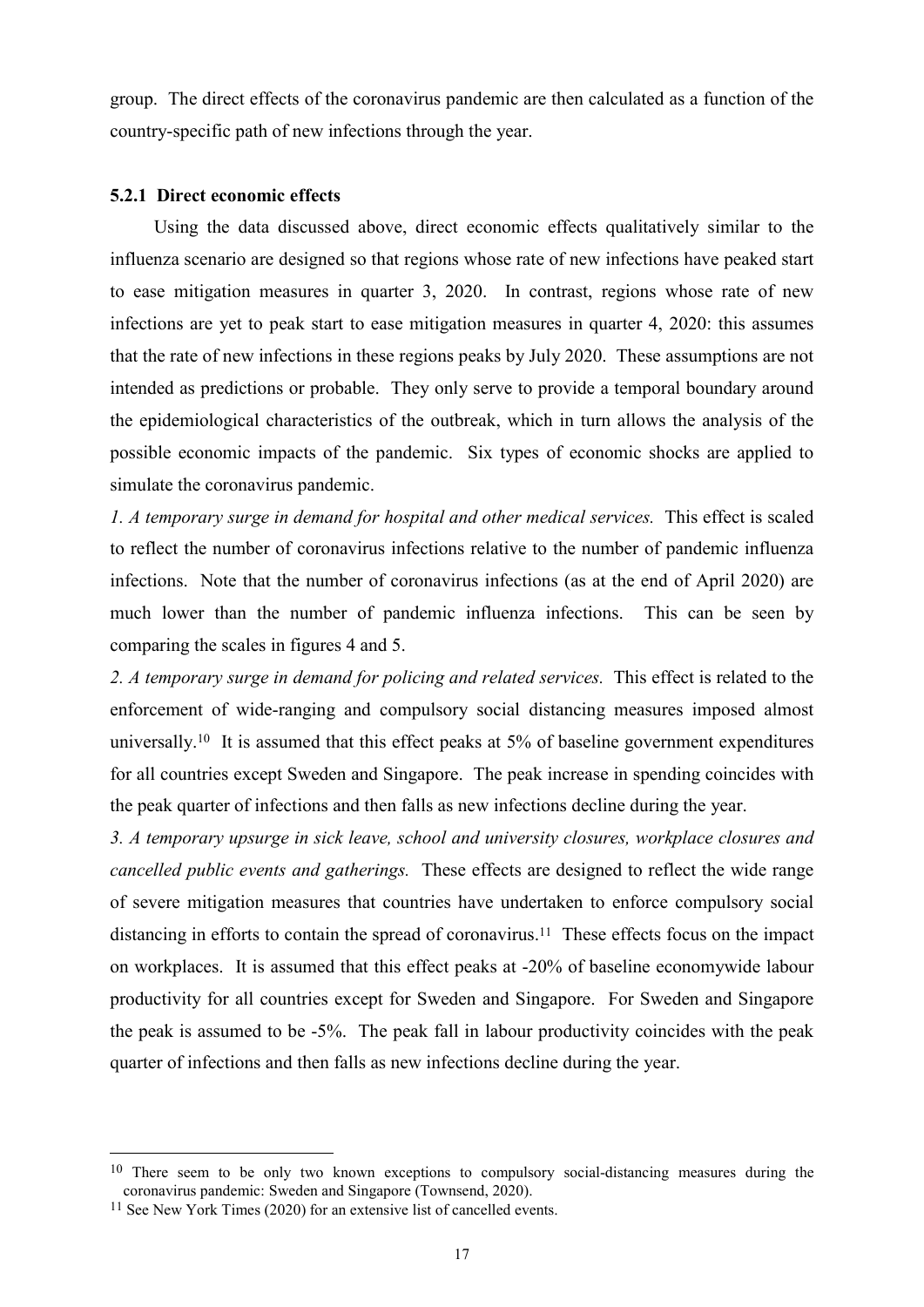*4. Deaths with a related permanent reduction in the labour force.* Similar to the point made in (1) above regarding infections, the number of coronavirus deaths (as at the end of April 2020) are much lower than the number of pandemic influenza infections.

*5. Temporary reductions in domestic and international tourism and business travel.* During the initial stages of the outbreak there was a fall in international travel and tourism related to uncertainty surrounding the epidemiological characteristics of the virus and the cancellation of international gatherings. Eventually most countries closed their borders to all visitors and only allowed the entry of returning citizens and residents.12 This has led to the almost total shutdown of international travel and tourism. This is imposed as global reductions in the relevant sectors of 25% to 60%. It is assumed that this peak effect is timed to coincide with the number of coronavirus infections through the year.

*6. Temporary switching of household and business expenditure away from domestic tourism and travel, restaurants and accommodation, sporting events and in-store retail purchases.* The severe mitigation measures led to restrictions in a range of activities where person-toperson contact is typical; this affected restaurants and accommodation, sporting events and in1 store retail purchases of non-essential goods. In most countries the mitigation measures also severely restricted inter- and intra-city movement, thus severely affecting domestic tourism and travel. The switching of expenditure away from these commodities is imposed as a 50% reduction in domestic sales in the relevant sectors. This peak effect is timed to coincide with the number of coronavirus infections through the year.

## **6. The economic effects of pandemic influenza**

 In this section we apply the direct effects of the pandemic to the economic model. Figure 6 reports the effects on the levels of selected global variables relative to baseline; Table 2 reports the real GDP effects for all regions.

-

<sup>12</sup> See Salcedo *et al.* (2020) for a list of travel restrictions by country.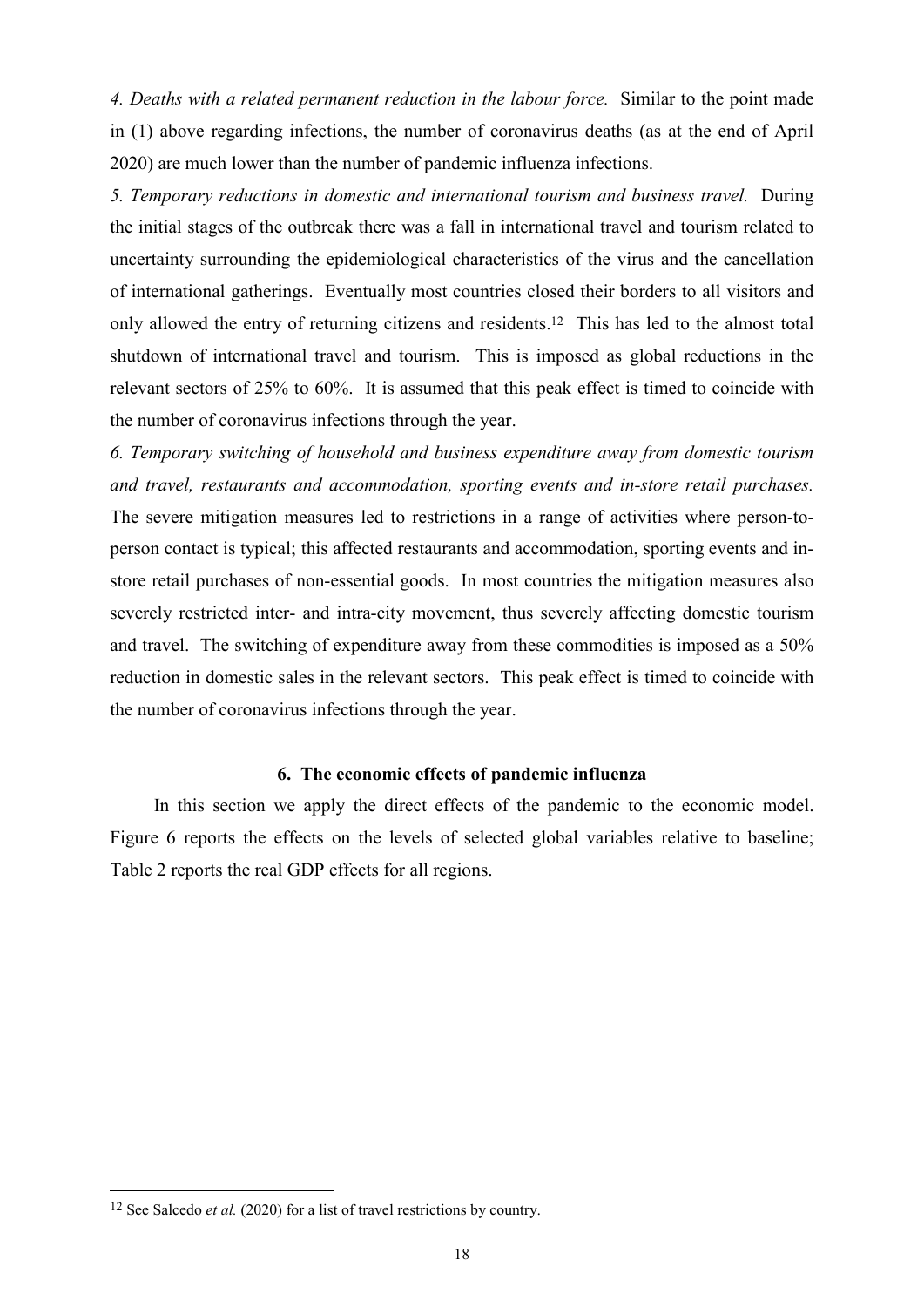

Figure 6. Global effects (percentage change)

Table 2. Quarterly model effects: global and regional GDP (percentage change)

| Region                | Quarter |         |         |         |         |        |        |        |
|-----------------------|---------|---------|---------|---------|---------|--------|--------|--------|
|                       | 2020:1  | 2020:2  | 2020:3  | 2020:4  | 2021:1  | 2021:2 | 2021:3 | 2021:4 |
| World                 | $-0.80$ | $-2.97$ | $-2.23$ | $-1.54$ | 0.39    | 0.96   | 0.98   | 0.81   |
| Australia             | $-0.57$ | $-2.51$ | $-2.03$ | $-1.38$ | 0.41    | 0.98   | 1.00   | 0.77   |
| Rest of Oceania       | $-0.54$ | $-2.27$ | $-1.85$ | $-1.35$ | 0.26    | 0.82   | 0.82   | 0.73   |
| China                 | $-1.51$ | $-5.68$ | $-4.58$ | $-3.59$ | 0.36    | 1.95   | 2.18   | 1.79   |
| Japan                 | $-0.84$ | $-2.59$ | $-1.90$ | $-1.21$ | 0.53    | 0.99   | 0.96   | 0.75   |
| Korea                 | $-1.13$ | $-3.62$ | $-2.83$ | $-2.00$ | 0.27    | 1.16   | 1.39   | 1.26   |
| India                 | $-0.09$ | $-0.74$ | $-0.56$ | $-0.31$ | 0.31    | 0.42   | 0.41   | 0.35   |
| Indonesia             | $-0.70$ | $-2.50$ | $-1.94$ | $-1.41$ | 0.25    | 0.93   | 1.10   | 1.02   |
| Singapore             | $-2.40$ | $-7.35$ | $-5.84$ | $-4.52$ | $-0.31$ | 1.84   | 2.60   | 2.53   |
| Rest of Asia          | $-0.65$ | $-3.22$ | $-2.53$ | $-1.87$ | 0.02    | 0.66   | 0.95   | 0.85   |
| Canada                | $-0.76$ | $-3.19$ | $-2.33$ | $-1.69$ | 0.42    | 1.07   | 0.99   | 0.79   |
| <b>United States</b>  | $-0.52$ | $-1.86$ | $-1.24$ | $-0.64$ | 0.48    | 0.52   | 0.40   | 0.32   |
| Mexico                | $-0.08$ | $-0.50$ | $-0.31$ | $-0.15$ | 0.23    | 0.37   | 0.37   | 0.34   |
| Argentina             | $-0.57$ | $-2.24$ | $-1.75$ | $-1.25$ | 0.12    | 0.63   | 0.75   | 0.62   |
| <b>Brazil</b>         | $-0.25$ | $-1.07$ | $-0.71$ | $-0.50$ | 0.28    | 0.50   | 0.47   | 0.45   |
| Rest of South America | $-0.42$ | $-1.99$ | $-1.49$ | $-1.04$ | 0.30    | 0.69   | 0.71   | 0.56   |
| France                | $-1.01$ | $-3.83$ | $-2.78$ | $-1.91$ | 0.60    | 1.30   | 1.25   | 0.96   |
| Germany               | $-1.06$ | $-3.92$ | $-2.85$ | $-1.96$ | 0.50    | 1.26   | 1.29   | 1.04   |
| Italy                 | $-0.54$ | $-2.21$ | $-1.73$ | $-1.26$ | 0.23    | 0.70   | 0.77   | 0.64   |
| <b>Great Britain</b>  | $-1.21$ | $-4.40$ | $-3.28$ | $-2.29$ | 0.63    | 1.52   | 1.49   | 1.16   |
| Rest of EU            | $-1.38$ | $-5.07$ | $-4.06$ | $-3.16$ | 0.13    | 1.46   | 1.70   | 1.41   |
| Rest Europe           | $-0.84$ | $-3.07$ | $-2.26$ | $-1.50$ | 0.39    | 0.96   | 1.07   | 0.92   |
| Russia                | $-0.46$ | $-2.05$ | $-1.71$ | $-1.31$ | 0.05    | 0.65   | 0.89   | 0.90   |
| Former Soviet Union   | $-0.60$ | $-2.68$ | $-2.18$ | $-1.62$ | 0.10    | 0.70   | 0.84   | 0.75   |
| Turkey                | $-0.10$ | $-0.74$ | $-0.59$ | $-0.38$ | 0.04    | 0.16   | 0.27   | 0.30   |
| Rest of Middle East   | $-0.26$ | $-1.45$ | $-1.08$ | $-0.71$ | 0.31    | 0.55   | 0.55   | 0.51   |
| South Africa          | $-0.51$ | $-2.13$ | $-1.56$ | $-1.12$ | 0.26    | 0.71   | 0.70   | 0.60   |
| Rest of Africa        | $-0.41$ | $-2.37$ | $-1.87$ | $-1.48$ | 0.13    | 0.67   | 0.65   | 0.52   |

 The main impacts occur in 2020, the pandemic year. In quarter 1 of 2020 (2020:1) the pandemic causes global GDP to fall by 0.8% and labour by 1.2%. In 2020:2, GDP and labour fall further  $(-3)$ % and  $-4.2$ %) as new infections continue to rise (see Figure 4). As new infections peak in 2020:2, so too do the negative effects on GDP and labour. The movements in GDP are mostly driven by movements in labour. Labour is the only variable input in the short-run as capital stocks are subject to a one-period gestation lag and take time to respond to the pandemic. The contractionary effect of the pandemic reduces demand for labour by firms.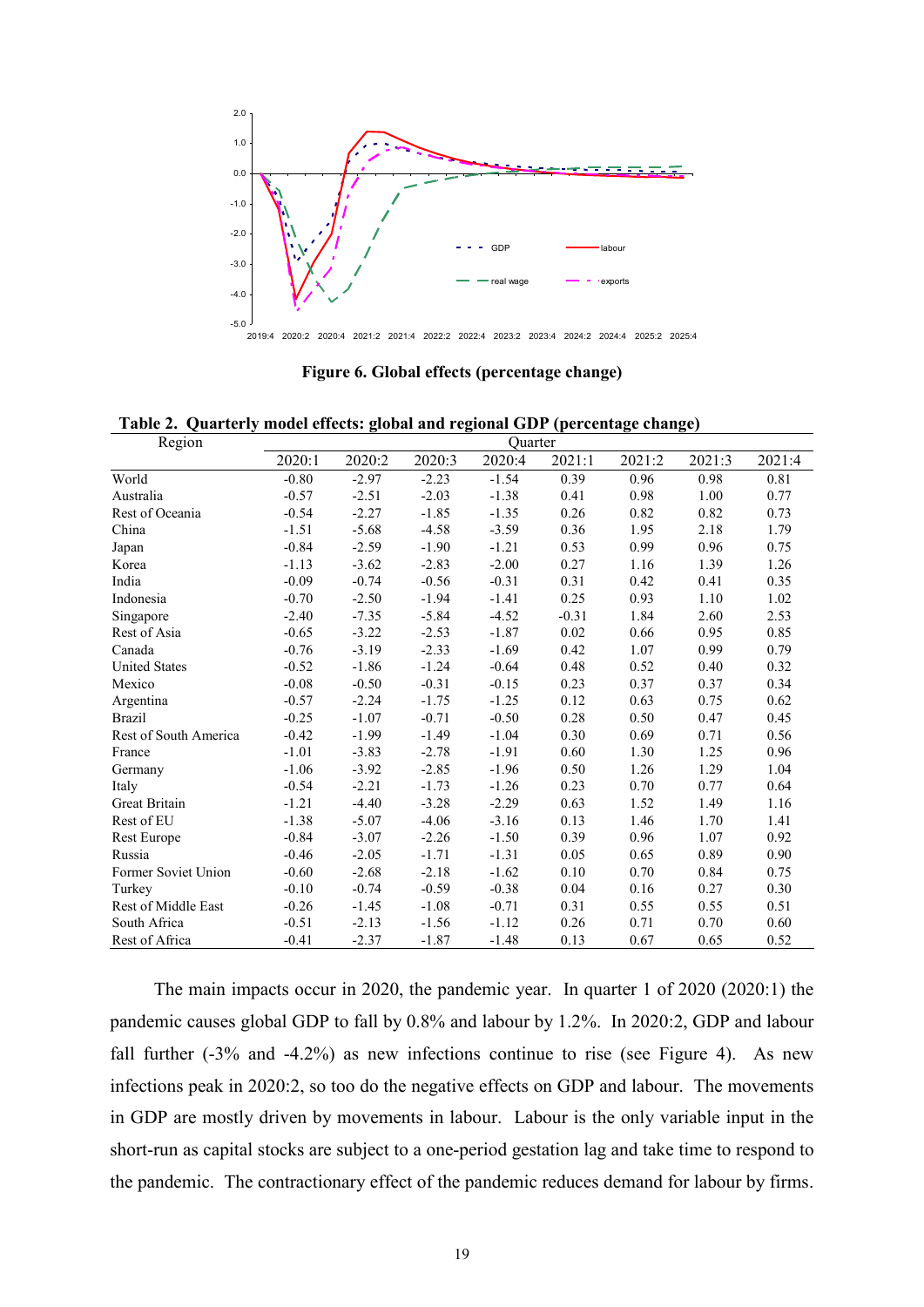As wage rates are rigid in the short-run they do not fall enough to maintain labour usage, thus causing the fall in labour to be greater than would otherwise be case.

 In 2020:3 the number of new global infections falls significantly as there are no new infections in Asia (the origin of the virus) and Europe; in 2020:4 there are only a small number of new infections and these are in Australia and South America. Although there are few new infections in 2020:3 and 2020:4, the pandemic keeps global economic activity depressed due to continuing precautionary measures (e.g., voluntary and compulsory restrictions on travel, prophylactic absenteeism by workers) to prevent the spread of the virus until no new infections are observed in a region. Nevertheless, economic activity begins to recover over 2020:3-4 as real wage rates respond with a lag to the fall in labour demand in 2020:1 and 2020:2. The delayed response of real wage rates begins to clear the excess supply in the labour market and so GDP and labour usage show smaller negative deviations from baseline in 2020:3 (-2.2% and -2.9%) and 2020:4 (-1.5% and -2%) compared to 2020:2.

 To understand the effects of the four categories of shocks on global GDP, Figure 7 shows the individual effect of each shock. In 2020, the increase in medical services (due to hospitalisations and treatments), the reductions in labour supply (due to deaths) and labour productivity (due to lost workdays), and the fall in international tourism have negative effects on GDP. Of these shocks, the fall in international tourism dominates; the peak effect here is 12.8%, which accounts for most of the peak GDP effect of 13% in 2020 for all shocks combined. The importance of the tourism effects is also reflected in Figure 7 as large negative effects on global exports. The effect on exports is dominated by the fall in international travel and tourism due to the pandemic.



 Figure 7 shows that the temporary reduction in international tourism dwarfs all other effects. This pandemic has a relatively high global infection rate in historical terms (24%).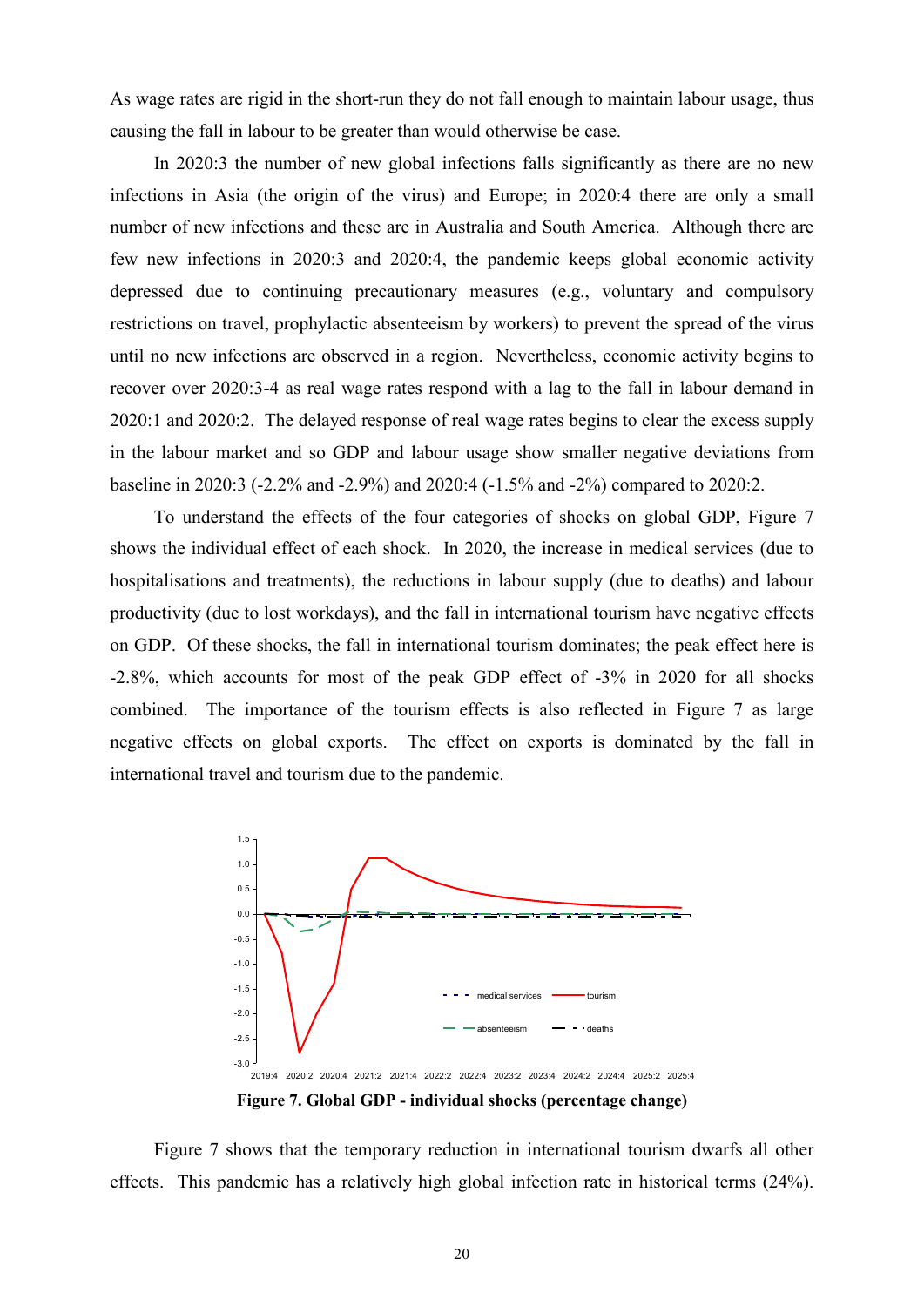As discussed earlier, the infection rate is the dominant determinant of the size of the tourism reductions. This characteristic of the pandemic causes the tourism effects of this pandemic to be very large relative to other effects. A pandemic with a much reduced infection rate (e.g., the 1957 pandemic) would be expected to lead to much smaller quarantine-like measures (e.g., social exclusion and travel restrictions) to prevent the spread of the virus, and thus much smaller temporary reductions in tourism.

 Beginning in 2021:1, the exogenous shocks representing the pandemic are slowly withdrawn and this process is complete by 2021:4. Thus, Figure 6 shows GDP and labour move above baseline in 2021:1 by 0.4% and 0.7%. In 2021:2 and 2021:3, GDP and labour continue to move above baseline. This is due to the lagged response of wage rates to the end of the pandemic; this means that real wage rates are still 0.5% below baseline in 2021:4 as they only adjust slowly to the change in labour market conditions. From 2021:1 labour usage and GDP move back towards baseline as real wage rates also move back towards baseline. By 2025 labour and real GDP return close to baseline levels.

 Figure 8 presents the GDP effects for selected regions. All regions are projected to experience lower output in the short-run (Table 2): the differences across regions are purely due to the size of the negative output effects. Singapore experiences the largest negative deviation in 2020 real GDP: -7.3% in 2020:2. The very large effect on Singapore's GDP is due to the strong negative effect on global trade (exports; see Figure 7) from the pandemic rather than the direct impact of reduced inbound tourism to Singapore. Singapore is an entrepôt port through which large volumes of goods and persons pass on the way to their final destination. This is reflected in export and import to GDP shares of around 150% in the base data. This trade is heavily dependent on world trade but even more dependent on trade by Asian regions. As already noted, these regions are the most strongly affected by the influenza outbreak. Thus, Singapore is the region most exposed to the contraction in global and Asian trade due to its unique transit status.

Other countries with high trade-to-GDP shares also experience a strong negative indirect effect on their GDP due to the contraction in global trade. But the size of international tourism in GDP is also important for determining the GDP effects for other countries. Thus, China  $(-5.7\%)$ , Great Britain  $(-4.4\%)$ , Canada  $(-3.2\%)$  and Rest of Asia  $(-$ 3.2%) experience relatively large peak GDP effects (2020:2), whereas USA (-1.9%), Brazil (-1%) and India (-0.7%) experience smaller peak GDP effects.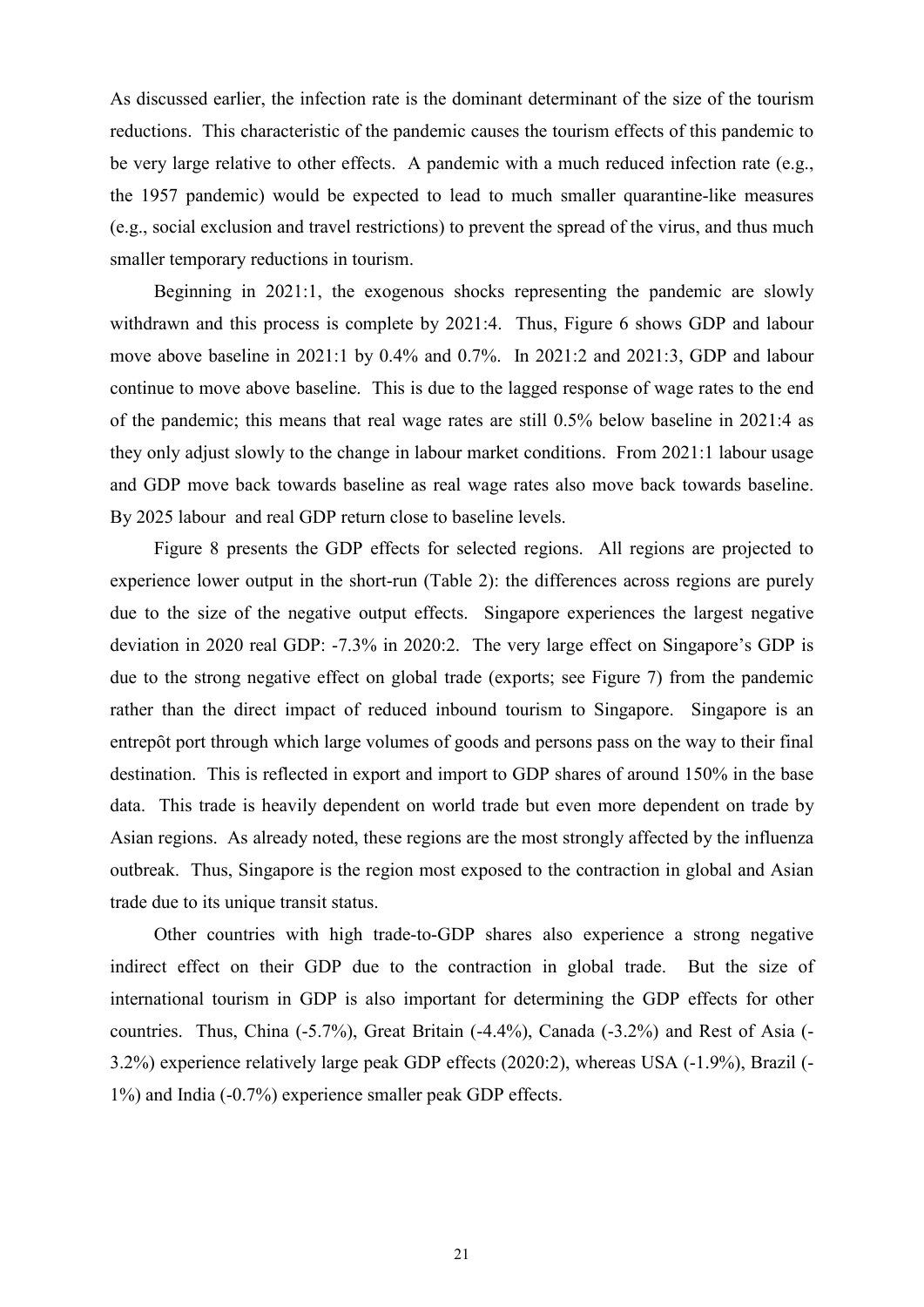

Figure 8. GDP effects for selected regions (percentage change)

#### **7. The economic effects of pandemic coronavirus**

 Here we apply the direct effects of coronavirus to the economic model. These direct effects are orders of magnitude larger than those applied earlier for the influenza pandemic due to the widespread and severe mitigation measures adopted in response to coronavirus. A notable effect of these responses is the extensive underutilisation of physical capital, i.e., capital idling. To account for this phenomenon the economic model is modified to allow for variable capital utilisation; the typical assumption is full capital utilisation. Allowing for capital idling means that large demand-driven reductions in output can be captured in the absence of large reductions in prices or deflation. This imposes consistency in the representation of the capital and labour markets (see section 3.3) in that neither market is assumed to clear on an ongoing basis.

 In representing capital idling here the approach follows the treatment in real business cycle models where capital use is typically varied along the intensive margin (King and Rebelo, 1999). Here this is represented formally as

$$
\frac{KU_r^t}{K_r^t} = \left(\frac{R_r^t}{P_r^t}\right)F_r^t; \quad 0 < \left(\frac{KU_r^t}{K_r^t}\right) \le 1\,,\tag{7}
$$

where  $K_r^t$  is the quantity of capital available for use in region *r* in year *t* (see (4)) and  $KU_r^t$  is the quantity of capital in use. Thus,  $\frac{K U_i^1}{K_r^1}$ *KU K* is the capital utilisation rate. This rate is a positive function of the ratio of the rental price of capital  $R_r^t$  and average supply price for all industries  $P_r^t$ , i.e., the real cost of capital.  $F_r^t$  is positive parameter.

Linearisation of (7) yields  $\widehat{C}_r^t = \widehat{R}_r^t - \widehat{P}_r^t + \widehat{F}_r^t$  where  $\widehat{C}_r^t$  is the proportional change in the capital utilisation rate. Thus, a rising real cost of capital in the current period signals to firms to increase their use of currently idle capital rather than undertake more investment that would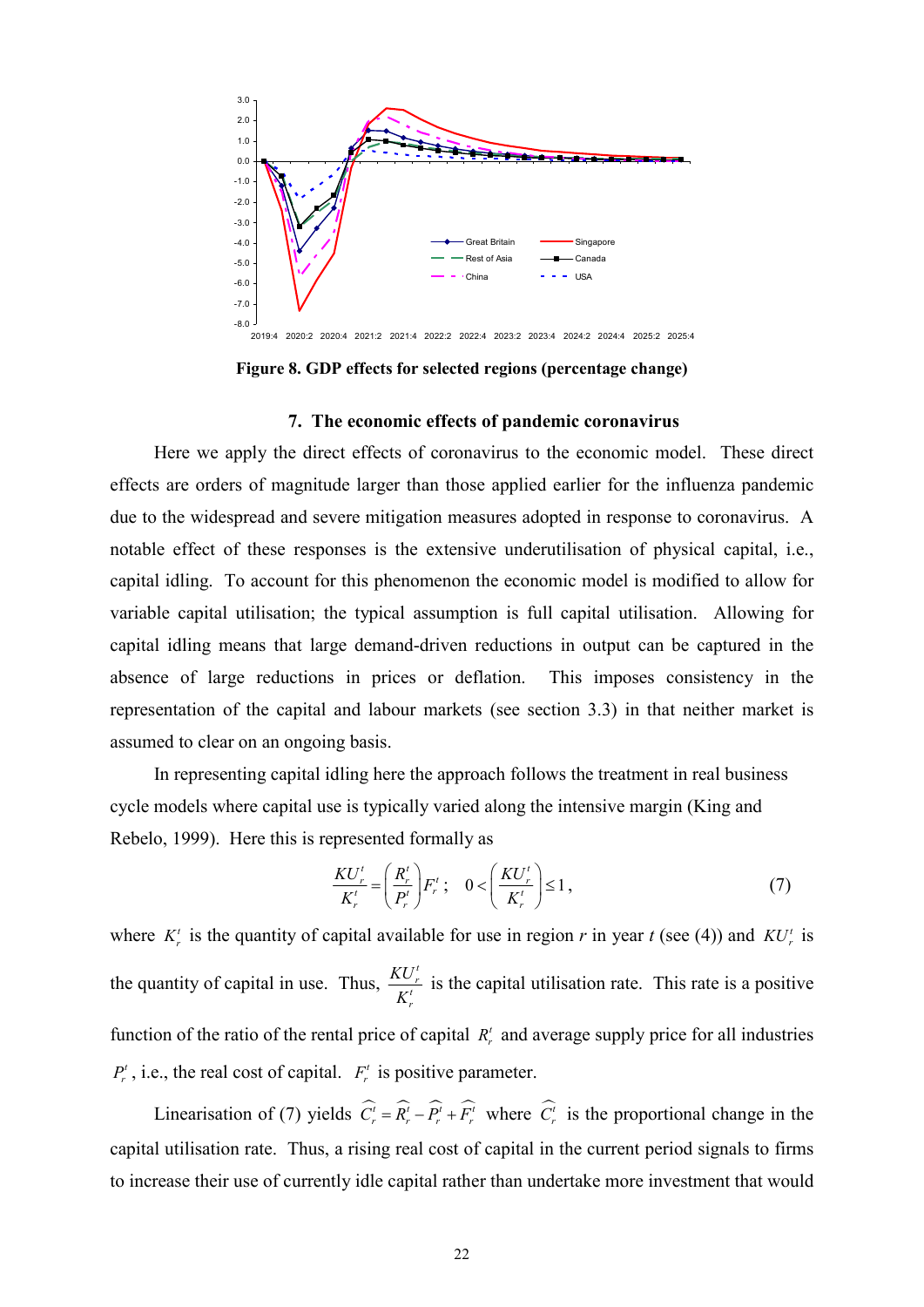lead to more capital in the next period. This means that if the demand for capital falls in a given period, this will be partially reflected as a fall in the rental price of capital and partially as a fall in capital used. Under normal circumstances (full capital utilisation) a fall in the demand for capital would be almost totally reflected as a fall in the rental price, as capital used must equal capital supply (stock), and capital supply can only change slowly due to a one-period gestation lag.

 Applying the direct impacts of coronavirus in quarter 1 of 2020 (2020:1) global GDP falls by 5.7%, labour by 3.4% and capital used by 3% (see Figures 9 and 10, Table 3). This mainly reflects prophylactic behaviour by firms and households in response to rising infections. In 2020:2 the full effects of the virus take hold so that GDP, labour and capital collapse  $(-27\%$ ,  $-18\%$  and  $-15\%$ ) as new infections continue to rise and almost all countries adopt severe mitigation strategies (see Figure 5). The contractionary effect of the pandemic reduces demand for labour by firms. As wage rates are rigid in the short-run the real wage rate falls by much less: 1.37% and 8.6% in 2020:1 and 2020:2.





Figure 9. Global GDP and expenditure components (percentage change)

Figure 10. Global GDP income components (percentage change)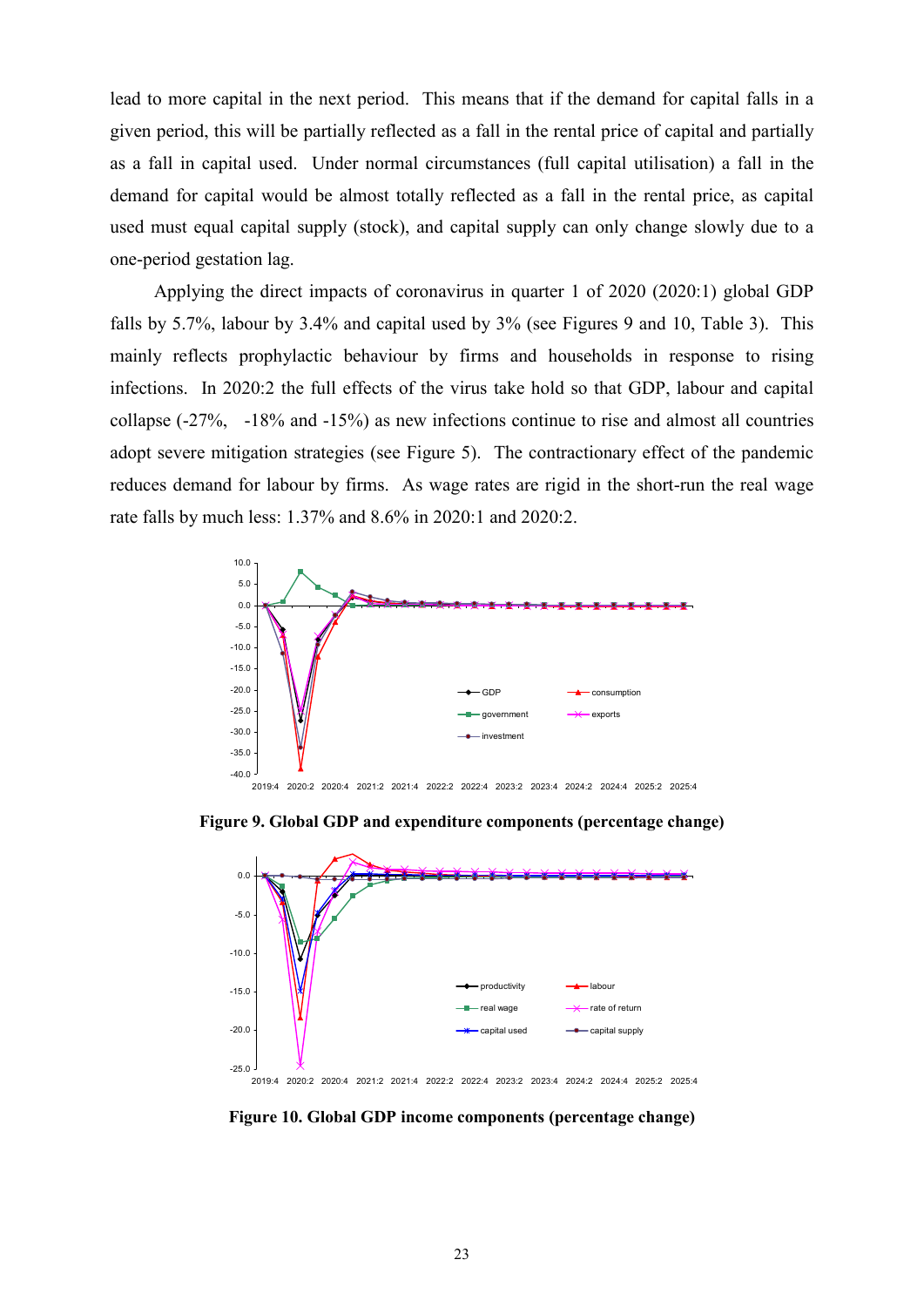|  | Table 3. Global and regional GDP (percentage change) |  |  |  |  |
|--|------------------------------------------------------|--|--|--|--|
|--|------------------------------------------------------|--|--|--|--|

| Region                     | Ouarter  |          |          |         |         |         |         |         |
|----------------------------|----------|----------|----------|---------|---------|---------|---------|---------|
|                            | 2020:1   | 2020:2   | 2020:3   | 2020:4  | 2021:1  | 2021:2  | 2021:3  | 2021:4  |
| World                      | $-5.69$  | $-27.37$ | $-8.13$  | $-2.43$ | 1.84    | 1.01    | 0.55    | 0.38    |
| Australia                  | $-24.94$ | $-19.31$ | 0.00     | 0.45    | 1.41    | 1.01    | 0.78    | 0.67    |
| Rest of Oceania            | $-15.95$ | $-21.96$ | $-0.50$  | 0.62    | 1.82    | 1.60    | 1.49    | 1.40    |
| China                      | $-20.06$ | $-6.31$  | 1.94     | 2.20    | 2.18    | 2.14    | 2.11    | 2.02    |
| Japan                      | $-2.20$  | $-29.08$ | $-9.29$  | $-2.59$ | 2.34    | 1.16    | 0.40    | 0.13    |
| Korea                      | $-20.50$ | $-3.84$  | 1.29     | 1.86    | 1.87    | 2.42    | 2.38    | 2.26    |
| India                      | $-0.14$  | $-17.30$ | $-9.43$  | $-4.22$ | $-0.49$ | 0.62    | 0.31    | 0.15    |
| Indonesia                  | $-1.64$  | $-18.08$ | $-8.33$  | $-3.31$ | 0.19    | 0.70    | 0.37    | 0.20    |
| Singapore                  | $-4.45$  | $-27.59$ | $-12.58$ | $-4.78$ | $-1.02$ | $-0.42$ | $-0.11$ | $-0.18$ |
| Rest of Asia               | $-2.32$  | $-22.27$ | $-10.16$ | $-3.76$ | 0.68    | 0.92    | 0.51    | 0.30    |
| Canada                     | $-2.05$  | $-29.47$ | $-10.46$ | $-3.47$ | 1.80    | 0.97    | 0.40    | 0.21    |
| <b>United States</b>       | $-2.62$  | $-34.99$ | $-9.49$  | $-2.71$ | 2.67    | 0.74    | 0.06    | $-0.10$ |
| Mexico                     | $-0.97$  | $-19.06$ | $-8.61$  | $-3.54$ | 1.46    | 0.31    | 0.23    | 0.21    |
| Argentina                  | $-2.68$  | $-26.88$ | $-10.79$ | $-4.01$ | 1.06    | 0.71    | 0.43    | 0.29    |
| <b>Brazil</b>              | $-0.45$  | $-23.71$ | $-11.76$ | $-4.57$ | 1.31    | 1.05    | 0.55    | 0.35    |
| Rest of South America      | $-1.38$  | $-22.84$ | $-10.73$ | $-4.15$ | 0.78    | 0.57    | 0.17    | 0.00    |
| France                     | $-7.98$  | $-31.84$ | $-7.01$  | $-1.89$ | 2.11    | 0.93    | 0.46    | 0.26    |
| Germany                    | $-9.33$  | $-30.96$ | $-6.76$  | $-1.63$ | 2.22    | 1.20    | 0.76    | 0.54    |
| Italy                      | $-8.44$  | $-21.27$ | $-8.79$  | $-3.54$ | 0.76    | 0.91    | 0.85    | 0.76    |
| <b>Great Britain</b>       | $-2.90$  | $-34.11$ | $-11.37$ | $-3.48$ | 1.84    | 0.94    | 0.30    | 0.05    |
| Rest of EU                 | $-6.43$  | $-29.30$ | $-9.15$  | $-2.84$ | 1.56    | 1.05    | 0.68    | 0.47    |
| Rest Europe                | $-8.56$  | $-28.87$ | $-7.22$  | $-1.68$ | 2.45    | 1.35    | 0.93    | 0.72    |
| Russia                     | $-3.23$  | $-23.50$ | $-12.17$ | $-5.62$ | $-1.20$ | $-0.25$ | $-0.40$ | $-0.47$ |
| Former Soviet Union        | $-3.54$  | $-24.17$ | $-9.82$  | $-3.25$ | 2.22    | 0.55    | 0.17    | $-0.02$ |
| Turkey                     | $-0.92$  | $-19.67$ | $-9.85$  | $-4.07$ | 0.23    | 0.64    | 0.31    | 0.16    |
| <b>Rest of Middle East</b> | $-2.53$  | $-17.81$ | $-8.14$  | $-3.57$ | $-0.42$ | 0.37    | 0.32    | 0.31    |
| South Africa               | $-2.56$  | $-23.34$ | $-11.30$ | $-4.18$ | 1.04    | 0.88    | 0.41    | 0.23    |
| Rest of Africa             | $-1.15$  | $-15.10$ | $-7.22$  | $-3.26$ | $-0.95$ | 0.32    | 0.22    | 0.16    |

 In 2020:3 the number of new global infections begins to fall. Despite this, mitigation measures are only relaxed slowly in 2020:3 and 2020:4. Thus global economic activity begins to recover but still remains depressed. As economic activity begins to recover over 2020:3-4 real wage rates respond with a lag to the recovery in labour demand. The delayed response of real wage rates helps clear the excess supply in the labour market and labour usage largely recovers to only 0.6% below baseline in 2020:3 and 2.2% above baseline in 2020:4. GDP recovers much more slowly to be 8.1% and 2.4% below baseline in 2020:3 and 2020:4. The recovery path is similar for capital over  $2020:3-4$ .

 In 2021 the shocks representing the pandemic are slowly withdrawn and this process is complete by the end of 2021. Thus, GDP moves above baseline in 2021:1 by 1.8% and labour expands further to 2.8%. By this time the real wage rate has begun to rise and the overshooting that this initially causes in labour usage ends, and from 2020:2 onwards GDP and labour begin to move back towards baseline. By 2021:4 global GDP, labour and capital return close to baseline levels.

 The negative effects on industry output at the global level show a wide variation in effects (Figure 11). These effects peak in 2020:2. The smallest effects are observed for agriculture  $(-12\%)$ , coal  $(-6.7\%)$ , other minerals  $(-2.2\%)$  and government services  $(-7.1\%)$ .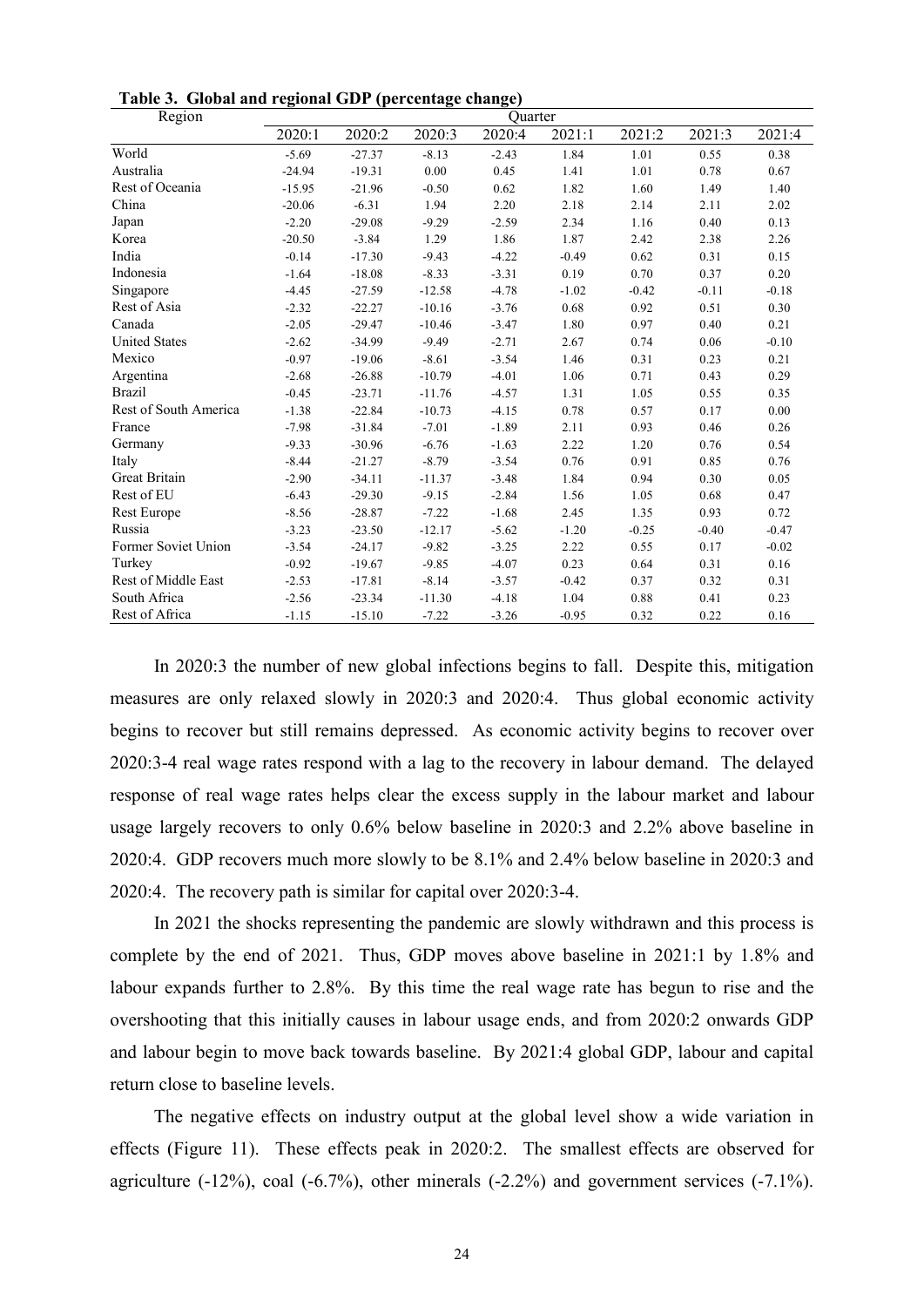The largest effects are observed for industries directly related to international travel and tourism: wholesale and retail trade, air transport, other transport, and recreation services, all of which contract by around 50% in 2020:2. Most industries recover by 2021:1 except for international travel and tourism; these take until 2021:3 or 2021:4 to recover their output levels.

 The time path of regional output closely follows that already discussed for global output (Figure 12, Table 3). The exceptions are Australia, China and Korea. For China and Korea this is because peak infections occur in 2020:1 and fall thereafter. China is where the virus begins and from there it quickly spread to Japan and Korea. Thus, mitigation measures were implemented very early in these countries. In 2020:2 GDP in China and Korea recovers to be 6.3% and 2.8% below baseline. For Australia GDP is still heavily depressed by 19%. The largest output contractions in 2020:2 are observed in the US  $(-35\%)$ , the UK  $(-34\%)$ , France (-32%), Germany (-31%), Canada (-29%), Japan (-29%), Rest of EU (-29%), Rest of Europe (129%) and Singapore (127%). The distribution of these output contractions largely reflects the importance in each regional economy of those industries that experience the largest output contractions, i.e., those closely related to domestic and international and tourism. This is similar to what was observed in the previous section regarding pandemic influenza.

 Figure 12 presents the effect on global GDP of the four categories of direct effects. Similar to the pandemic influenza scenario, the increase in medical and policing services and the reductions in labour supply have marginal impacts relative to absenteeism and business shutdowns and the fall in travel and tourism. In contrast to the influenza scenario, the fall in travel and tourism is less important than absenteeism and business shutdowns; the former has a peak effect of -6.6% whereas the latter has a peak effect of -24%. The strong impact of absenteeism and business shutdowns is driven by the widespread and severe mitigation strategies adopted almost universally during the current pandemic. Many businesses deemed as non-essential have been forced to close as part of widespread social distancing measures.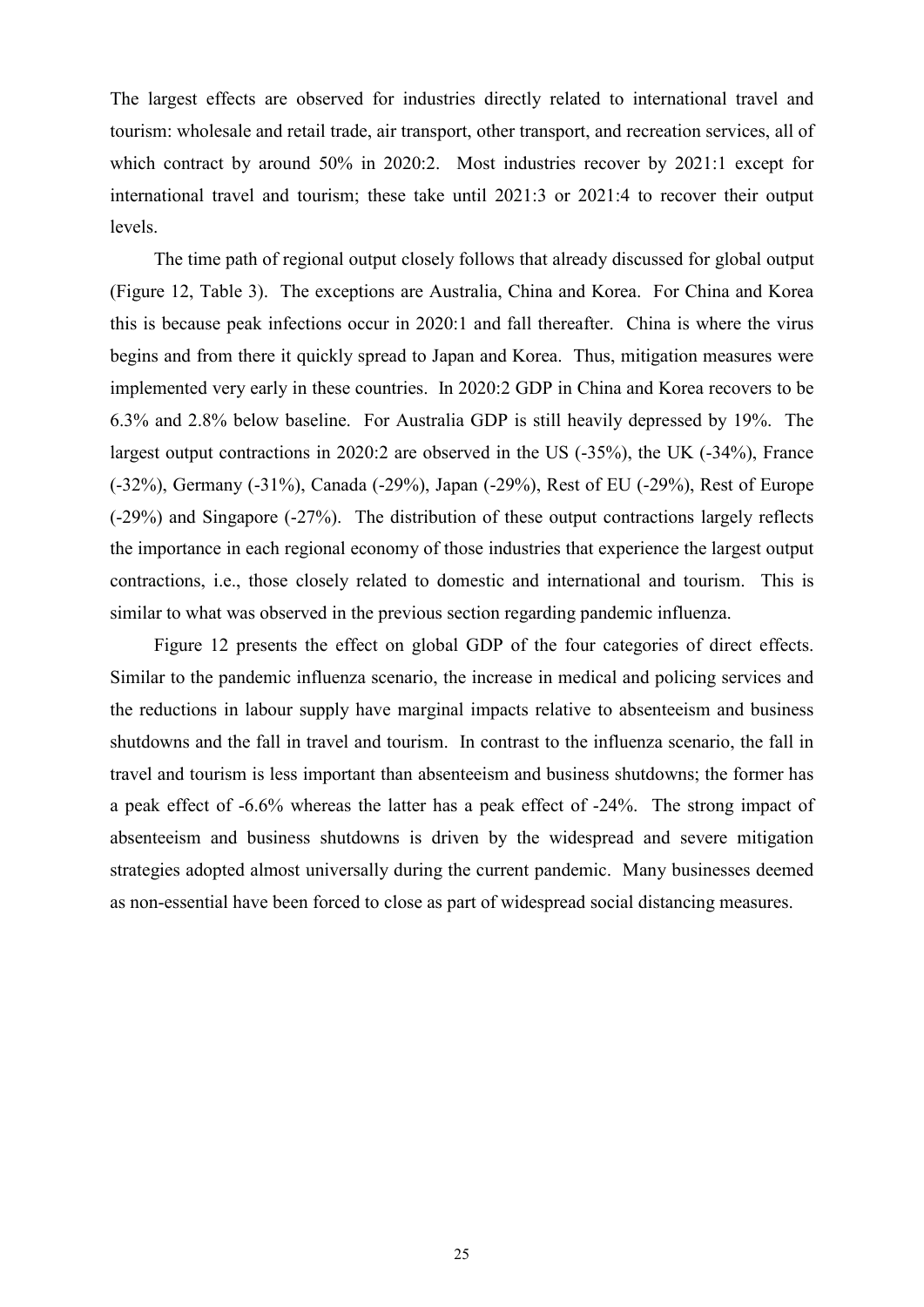



Figure 11. Global industry output (percentage change)



2019:4 2020:2 2020:4 2021:2 2021:4 2022:2 2022:4 2023:2 2023:4 2024:2 2024:4 2025:2 2025:4

Figure 13. Global GDP - individual shocks(percentage change)

## 8. Conclusion

 Infectious diseases are a leading cause of death worldwide. Previous analysis has demonstrated infectious disease outbreaks can easily cross borders to threaten economic stability. The current outbreak of human coronavirus (COVID-19) is a reminder of this threat. The constant adaptation of microbes, along with their ability to evolve and become resistant to antibacterial and antiviral agents, ensures that infectious diseases will continue to be an ever-present and ever-changing economic threat. Therefore, assessing these threats is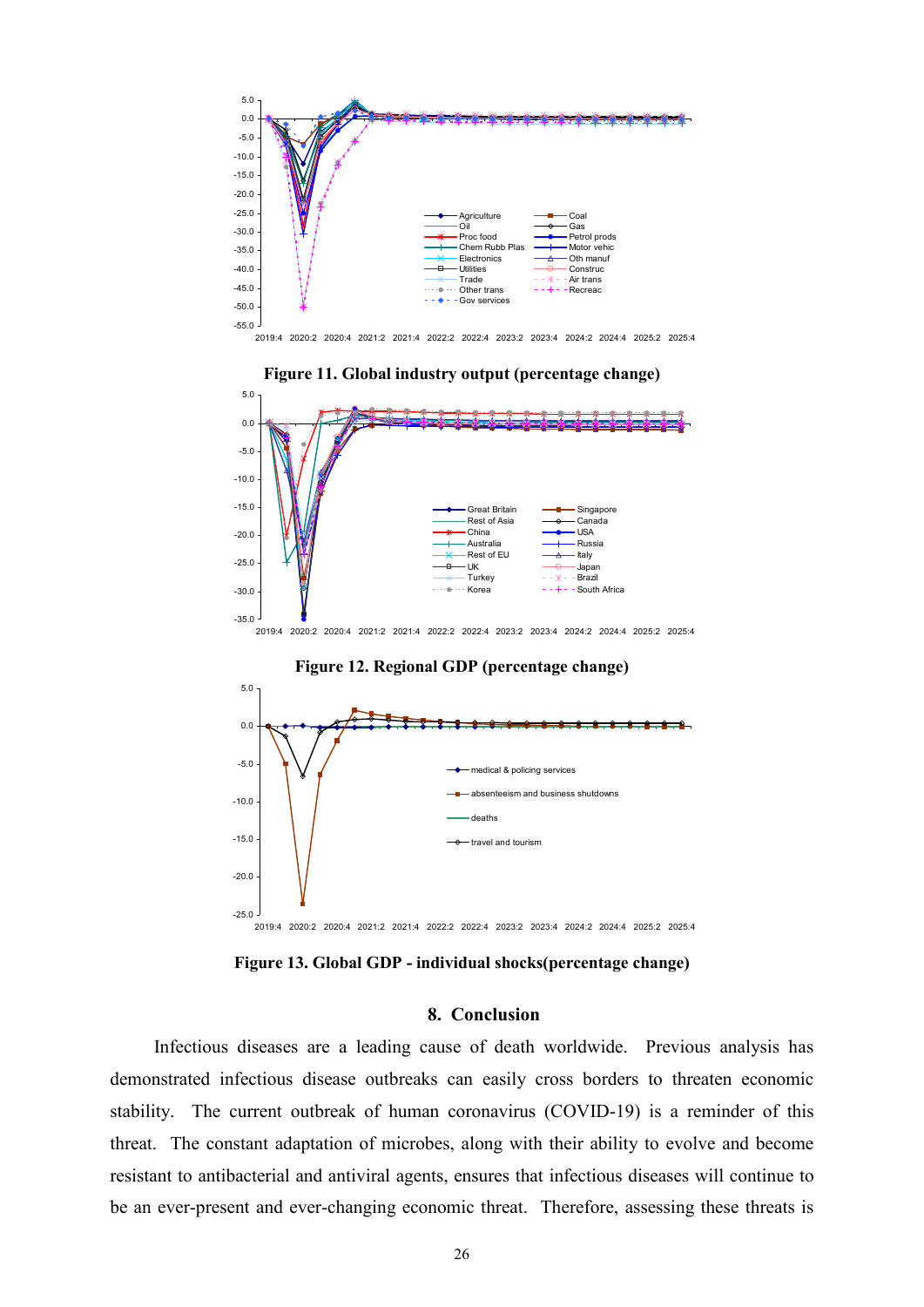important for informing households, governments and businesses on the possible economic disruption from infectious disease outbreaks. The present study compares two pandemic scenarios, one caused by influenza and the other by human coronavirus. Both of these are now a regularly recurring form of infectious disease. The economic effects are assessed by modelling a hypothetical but typical influenza pandemic by linking epidemiological and economic models. The coronavirus scenario is fashioned by drawing on the influenza scenario and data currently available for COVID-19 deaths and infections.

 An important feature of these pandemics is their short, sharp nature; they usually begin and end within a year. Hence, in understanding the economic disruption from a pandemic a framework is applied that captures the comparative advantages of both macroeconomic and computable general equilibrium (CGE) models. Macroeconomic models have the advantage of assuming quarterly periodicity that allows them to capture the short, sharp nature of pandemics; they have the disadvantage of a single-sector approach that ignores sectors that are particularly relevant to the study of the economic effects of epidemics. CGE models have the advantage of identifying multiple sectors in the economy; they have the disadvantage of annual periodicity and so are unable to capture accurately the short, sharp nature of influenza pandemics. Here we apply a CGE model incorporating quarterly periodicity.

 The influenza and coronavirus scenarios begin in quarter 1 of 2020 (2020:1) and lead to global GDP reductions that peak at -3% and -27% in 2020:2. The influenza scenario leads a recession whereas the coronavirus scenario lead to a global depression. The main reason driving this difference is the widespread and severe mitigation strategies that have been adopted worldwide in response to the coronavirus outbreak. The most detrimental of these is the forced shutdown of non-essential business in order to reduce social contact and transmission of the virus. The measures lead to a large fall in labour productivity as workers are forced to work from home or work under restrictive conditions. From 2020:3 the number of new global infections begins to fall in both scenarios and thus mitigation measures are relaxed slowly in 2020:3 and 2020:4. Thus global economic activity begins to recover but still remains depressed. In both scenarios economic activity begins to recover in 2021:1, overshoots through the year and is close to baseline GDP by the beginning of 2022.

 The recovery path for the coronavirus scenario is largely dependent on the rate of new infections following the path observed for most past pandemics; that is, no significant second wave of infections so that the rate of new infections is low by 2020:3 and lower by 2020:4. This is the most probable outcome. Nevertheless, if this historical path is not repeated then economic activity may stay recessed for longer than the one year projected in the analysis here.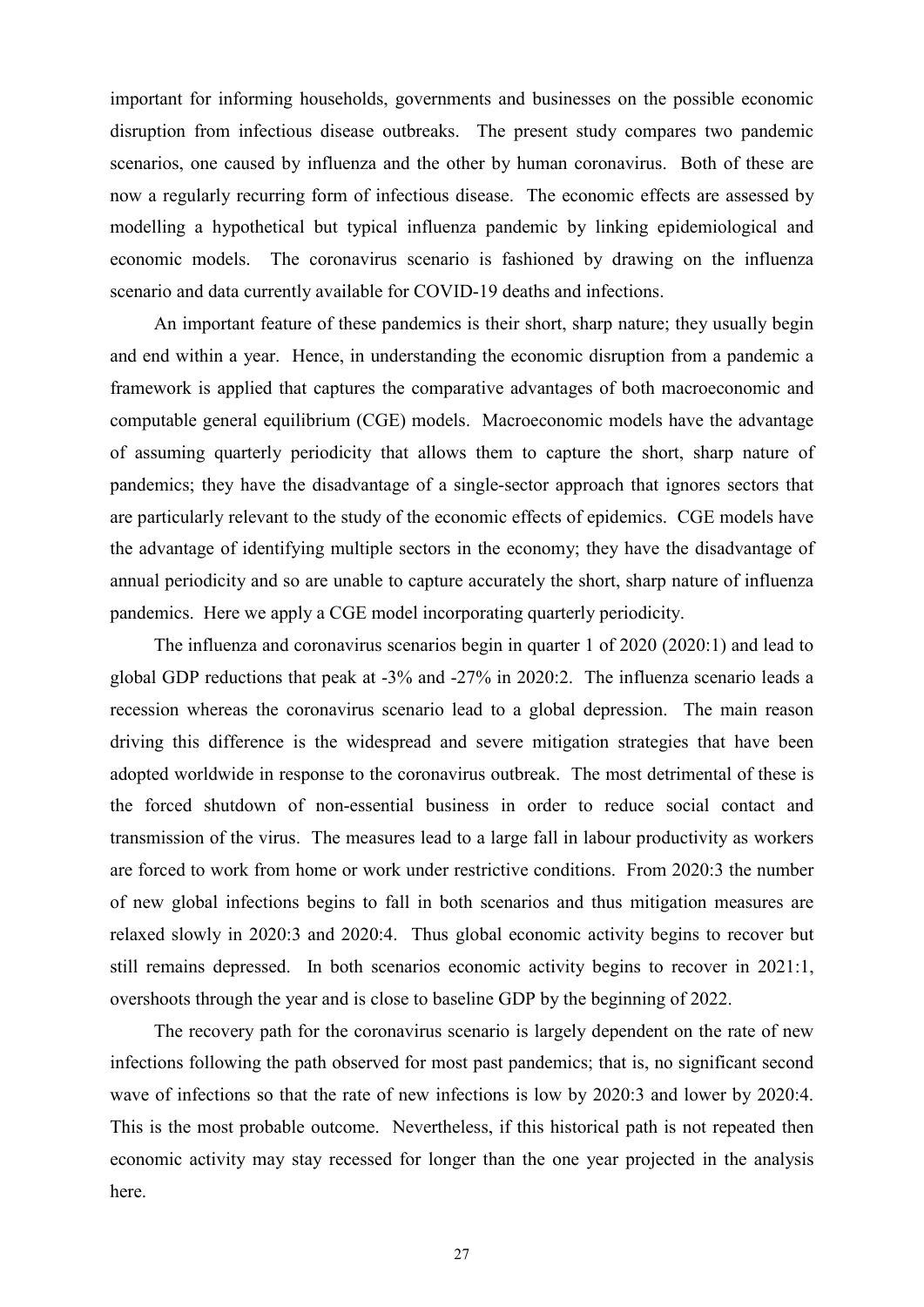Consistent with previous work, the results show that the largest economic impacts of an infectious disease pandemic are driven by reduced travel and tourism, due to risk-modifying measures by households and travel restrictions imposed by health authorities, and lost workdays, due to illness or formal social distancing measures designed to contain the virus. The analysis shows that travel and tourism reductions are more important in the influenza scenario and that lost workdays are more important in the coronavirus scenario. This reflects the severity of the compulsory social distancing measures imposed during the coronavirus scenario. It may also reflect a characteristic of future pandemics if governments were to repeat this strategy during future infectious disease outbreaks. The analysis here suggests that such a strategy comes at a high economic cost and should be applied with caution.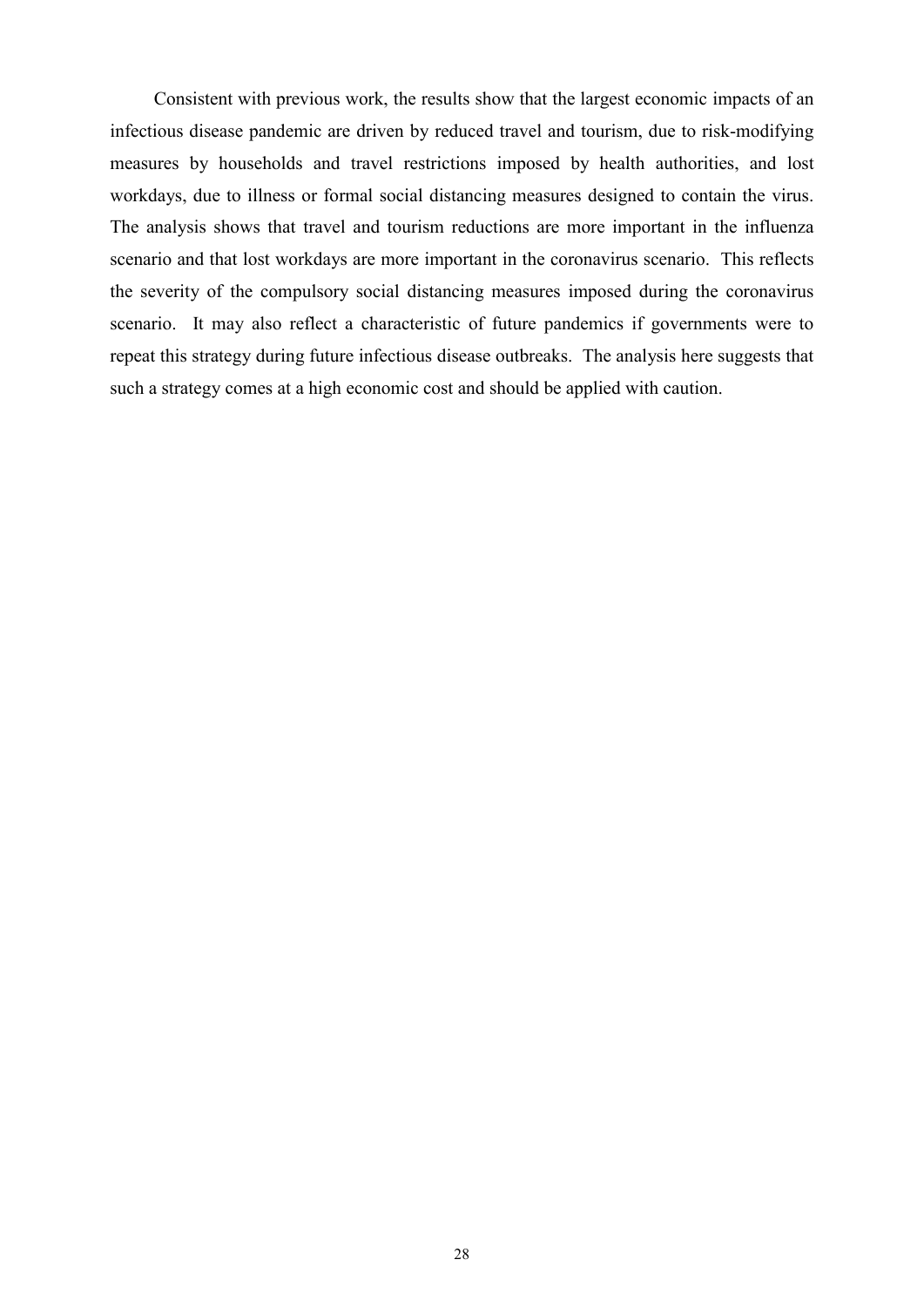#### **References**

- Bargain, O., K. Orsini, and A. Peich. 2011. *Labor Supply Elasticities in Europe and the US*. IZA Discussion Paper No. 5820. Bonn: Institute for the Study of Labor.
- Beutels, P., W.J. Edmunds, and R.D. Smith. 2008. "Partially Wrong? Partial Equilibrium and the Economic Analysis of Public Health Emergencies of International Concern." *Health Economics* 17 (11): 1317–1322.
- Center for Systems Science and Engineering. 2020. *COVID-19 Dashboard*, John Hopkins University, https://gisanddata.maps.arcgis.com/apps/opsdashboard/index.html#/bda7594740fd40299423467b4 8e9ecf6.
- Centers for Disease Control and Prevention. 2020, 'How COVID-19 Spreads', https://www.cdc.gov/coronavirus/2019-ncov/prevent-getting-sick/how-covid-spreads.html.
- Chirinko, R.S. 1993 "Business fixed investment spending: Modeling Strategies, Empirical Results, and Policy Implications." *Journal of Economic Literature* XXXI (Dec.): 1875–1911.
- Chou, J., N-F. Kuo, and S-L. Peng. 2004. "Potential Impacts of the SARS Outbreak on Taiwan's Economy." *Asian Economic Papers* 3 (1): 84–99.
- Coronaviridae Study Group of the International Committee on Taxonomy of Viruses. 2020, 'The species Severe acute respiratory syndrome-related coronavirus: classifying 2019-nCoV and naming it SARS-CoV-2', *Nature Microbiology*, vol. 5, pp. 536–544.
- Dobson, A.P. and E.R. Carper. 1996. "Infectious Diseases and Human Population History." *Bioscience* 46 (2): 115–126.
- Fan, E.X. 2003. *SARS: Economic Impacts and Implications*. Economics and Research Department Policy Brief Series No. 15. Manila: Asian Development Bank.
- Gopinath, G. 2020. 'The Great Lockdown: Worst Economic Downturn Since the Great Depression', *IMFBlog, April 14, https://blogs.imf.org/2020/04/14/the-great-lockdown-worst-economic*downturn-since-the-great-depression.
- Hai, W., Z. Zhao, J. Wang, and Z-G. Hou. 2004. "The Short-Term Impact of SARS on the Chinese Economy." *Asian Economic Papers* 3 (1): 57–61.
- Harrison, W.J., and K.R. Pearson. 1996. "Computing Solutions for Large General Equilibrium Models Using GEMPACK." *Computational Economics* 9 (2): 83–127.
- James, S., and T. Sargent. 2006. *The Economic Impact of an Influenza Pandemic*. Working Paper 2007-04. Canada: Department of Finance.
- Jonung, L., and W. Roeger. 2006. *The Macroeconomic Effects of a Pandemic in Europe: A Model-Based Assessment*. European Economy Economic Papers No. 251. European Commission, Directorate-General for Economic and Financial Affairs.
- Keogh-Brown, M.R., and R.D. Smith. 2008. "The Economic Impact of SARS: How Does the Reality Match the Predictions?" *Health Policy* 88 (1): 110–120.
- Keogh-Brown, M.R., S. Wren-Lewis., W.J. Edmunds, P. Beutels, and R.D. Smith. 2010. "The Possible Macroeconomic Impact on the UK of an Influenza Pandemic." *Health Economics* 19 (11): 1345–1360.
- King, R.G. and Rebelo, S.T. 1999. "Resuscitating real business cycles', pp. 927–1007 in J.B. Taylor and M. Woodford (eds.), *Handbook of Macroeconomics*, Elsevier North Holland, Amsterdam.
- Kouparitsas, M.A. 1998. "Dynamic trade liberalization analysis: steady state, transitional and inter1 industry effects", Working Paper WP 98-15, Federal Reserve Bank of Chicago, Chicago.
- McKibbin, W.J., and A.A. Sidorenko. 2006. *Global Macroeconomic Consequences of Pandemic Influenza*. Lowy Institute for International Policy.
- McKibbin, W.J. and P.J. Wilcoxen. 1999. "The Theoretical and Empirical Structure of the G-Cubed Model." *Economic Modelling* 16 (1): 123–148.
- Narayanan, B.G., and T.L. Walmsley. eds. 2008. *Global Trade, Assistance, and Production: The GTAP 7 Data Base*. Center for Global Trade Analysis, Purdue University.
- New York Times. 2020. 'A List of What's Been Canceled Because of the Coronavirus', *New York Times, April 1, https://www.nytimes.com/article/cancelled-events-coronavirus.html.*